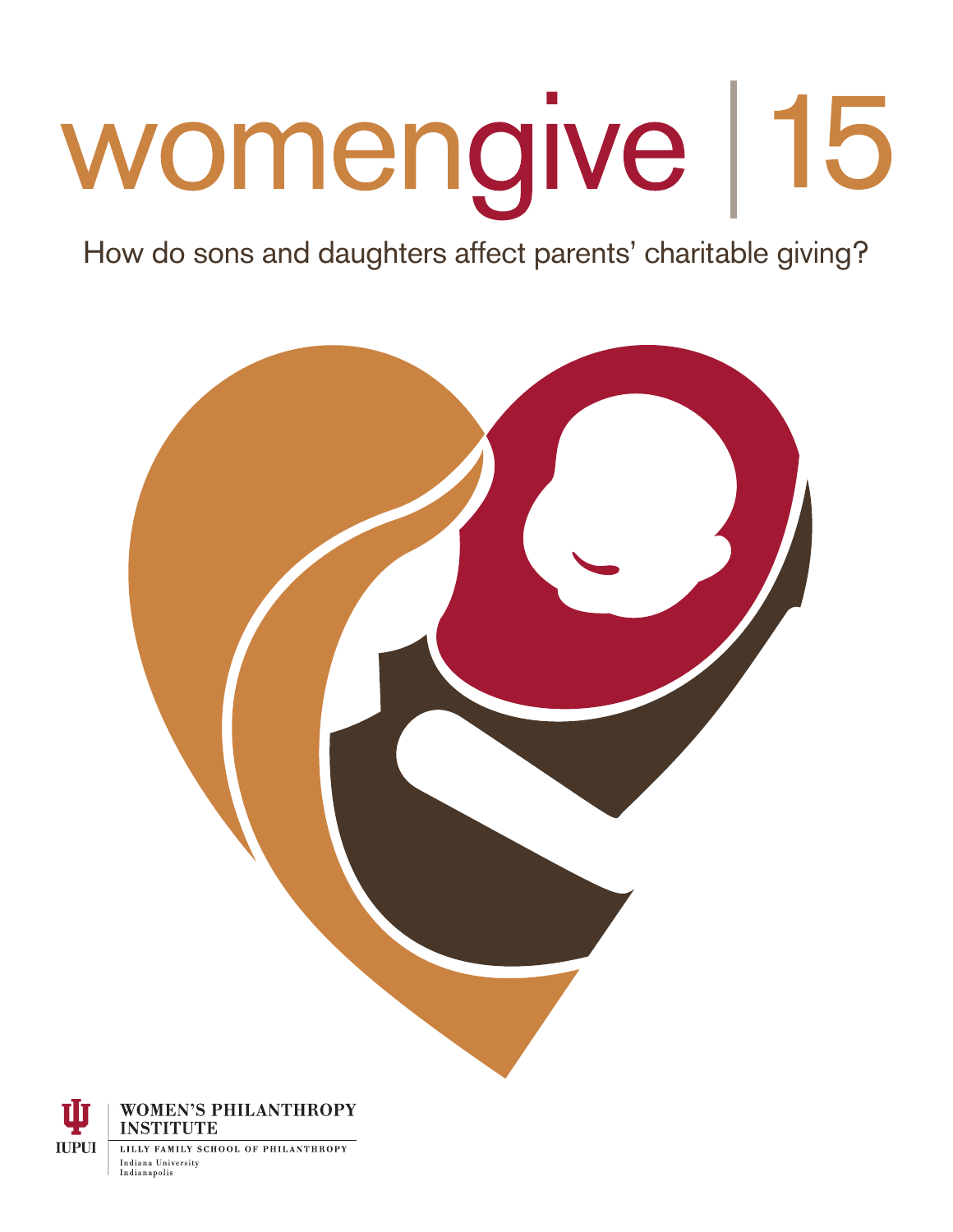## womengive | 15

#### **Written & Researched by**

#### **Women's Philanthropy Institute**

The Women's Philanthropy Institute (WPI) is part of the Indiana University Lilly Family School of Philanthropy. WPI increases understanding of women's philanthropy through rigorous research and education, interpreting and sharing these insights broadly to improve philanthropy. The *Women Give* series is its signature research project. Learn more at https://philanthropy.iupui.edu/ institutes/womens-philanthropy-institute/index.html

#### **Indiana University Lilly Family School of Philanthropy**

The Indiana University Lilly Family School of Philanthropy is dedicated to improving philanthropy to improve the world by training and empowering students and professionals to be innovators and leaders who create positive and lasting change. The School offers a comprehensive approach to philanthropy through its academic, research and international programs and through The Fund Raising School, Lake Institute on Faith & Giving and the Women's Philanthropy Institute. Learn more at www.philanthropy.iupui.edu.

#### **Indiana University Lilly Family School of Philanthropy Project Team**

**Debra Mesch, Ph.D.**  *Professor and Director of Women's Philanthropy Institute, Eileen Lamb O'Gara Chair in Women's Philanthropy*

#### **Mark Ottoni-Wilhelm, Ph.D.**

*Professor of Economics and Philanthropic Studies* 

**Una Osili, Ph.D.**  *Professor of Economics and Philanthropic Studies and Director of Research*

**Xiao Han, M.A.**  *Research Associate*

#### **Andrea Pactor, M.A.**

*Associate Director, Women's Philanthropy Institute*

#### **Indiana University Lilly Family School of Philanthropy**

301 University Boulevard, Suite 3000 Indianapolis, IN 46202-3272

wpiinfo@iupui.edu 317-278-8990

#### **@WPIinsights** #womengive15



**WOMEN'S PHILANTHROPY INSTITUTE** 

LILLY FAMILY SCHOOL OF PHILANTHROPY Indiana University Indianapolis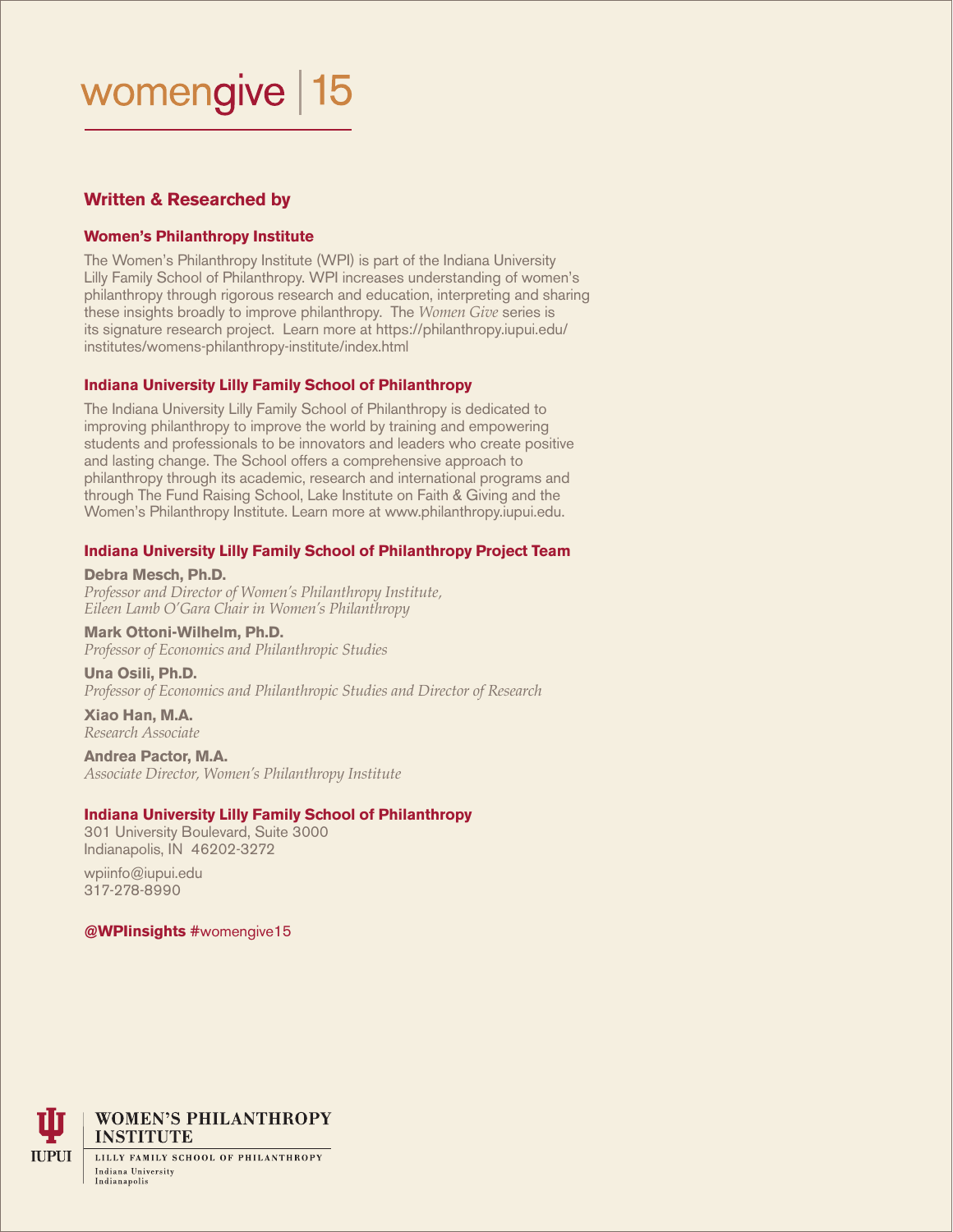#### **HIGHLIGHTS**

*Women Give 2015* investigates whether the sex of a firstborn child affects parents' charitable giving. Generosity is learned by people as they relate to others in schools, community settings, religious organizations, and the workplace. It is also learned within the family. Research has shown that parents influence their children in many ways, including how to be generous. This study shifts the framework of thinking from the current focus on "parents influencing the development of their child's generosity" to also include "children affecting their parents' generosity."

**This research provides the first evidence that the sex of a person's first-born child influences both the likelihood of giving and the amount given to charitable organizations. The sex of a person's first-born child affects giving in two-parent family configurations, but not in singleparent families.** 

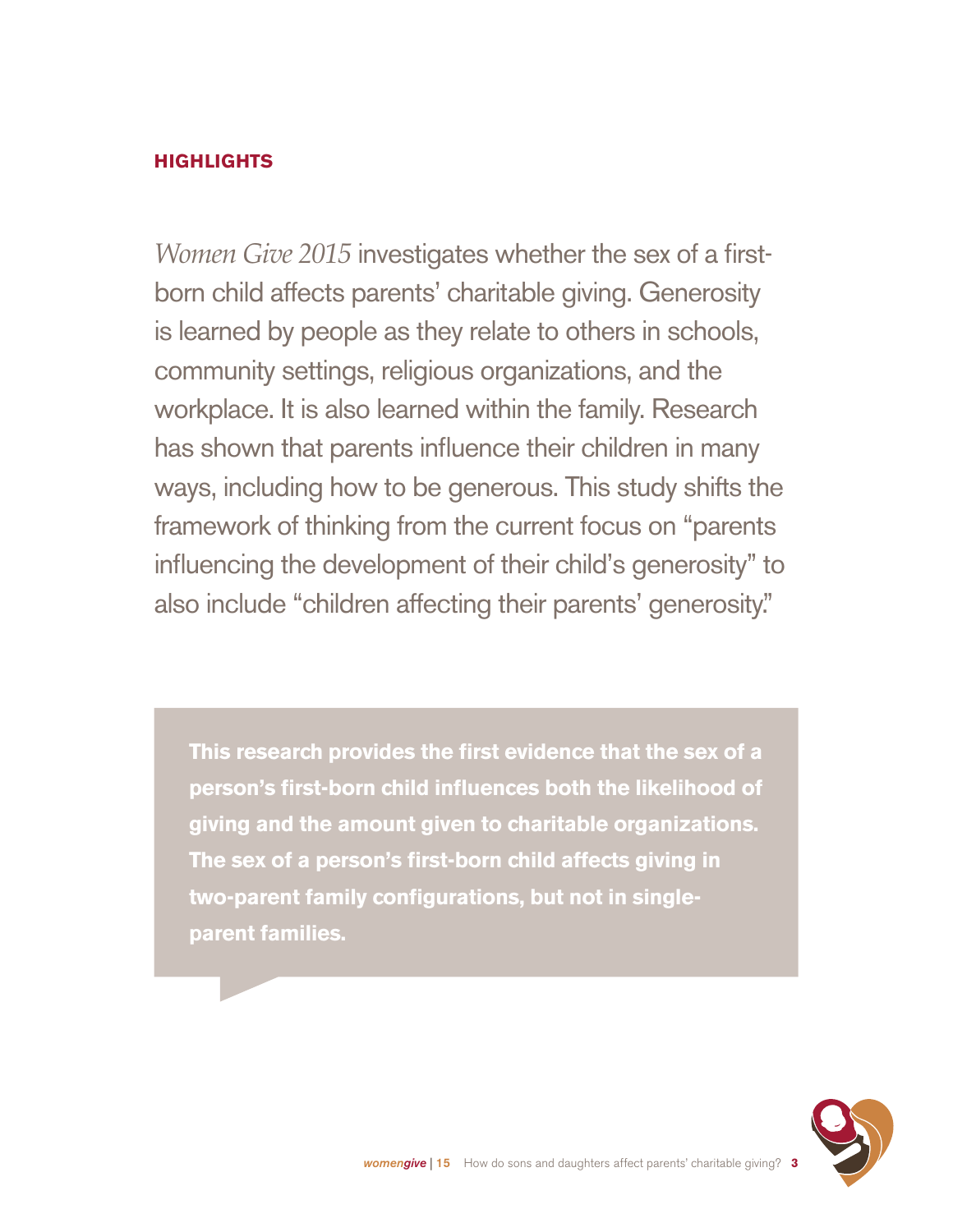### **KEY FINDINGS**

- The study reveals a previously unknown determinant of charitable giving: the sex of one's first-born child.
- The sex of the first-born child affects the parents' charitable giving, including the likelihood of giving, the amount given, and types of causes supported.
- Among people who have had two or more children, those with a first-born son are more likely to give and to give 14.3% larger amounts to charitable organizations than people whose first-born was a daughter.
- Among people who have had exactly one child, those with a daughter are more likely to give and to give 20.3% larger amounts to charitable organizations than people who had a son.
- The first-born son effect seen in the majority of two-parent family configurations is mostly due to increased giving to educational institutions and youth and family services organizations.
- The daughter effect seen in the stand-out family configuration is mostly due to increased giving to educational institutions and organizations that help people with basic needs.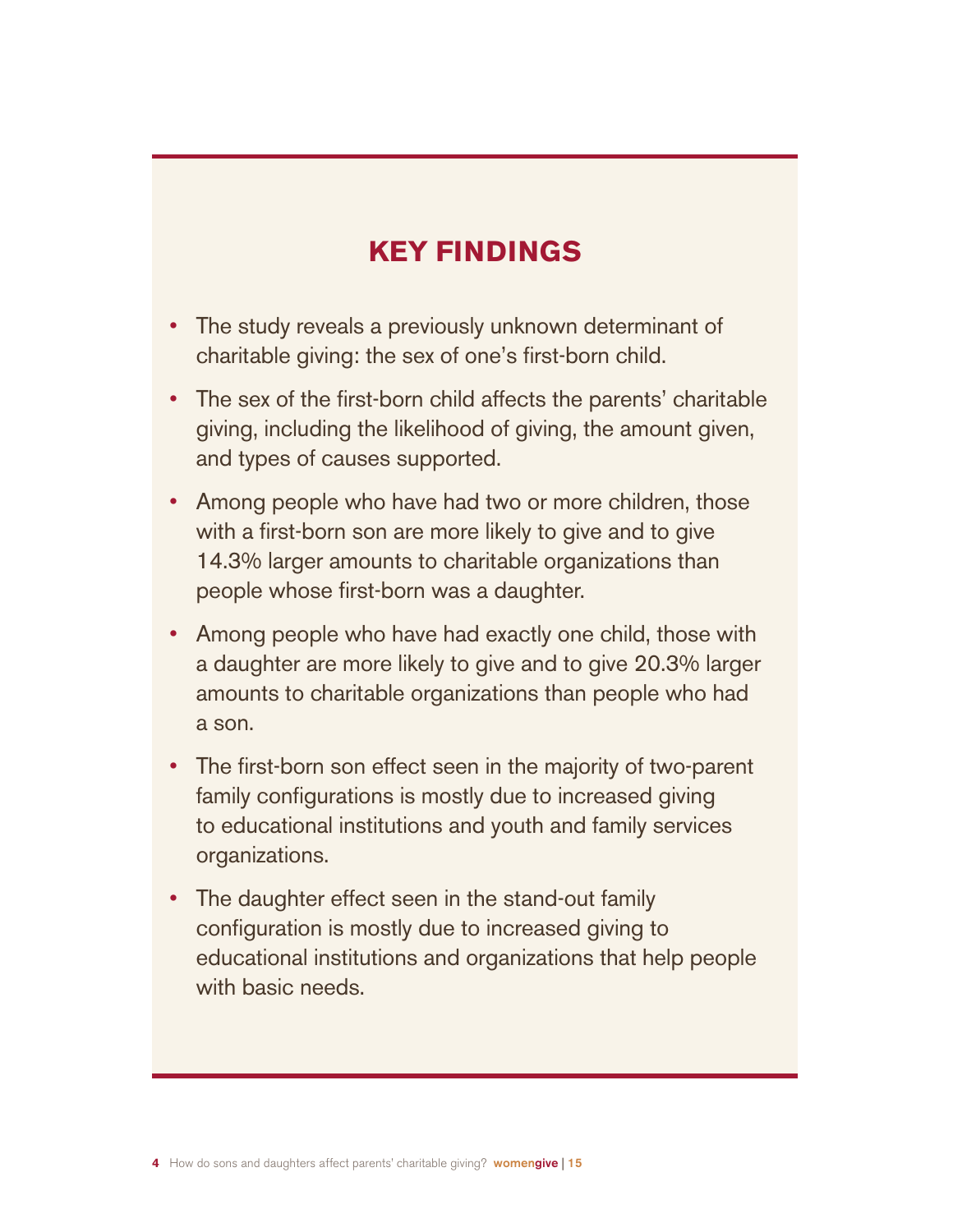#### **BACKGROUND OF THE STUDY**

Stories abound in which generous people recount how their parents inculcated in them a spirit of generosity. For example, the Rockefeller grandchildren were taught early to save, give, and to account for all the rest.1 Advice to parents who want to raise their children to be generous is abundant.<sup>2</sup> Studies show that the giving to charitable organizations done by (adult) children is correlated with the charitable giving done by their parents.<sup>3</sup> And we know that talking to children about giving raises the likelihood that they do, in fact, give.<sup>4</sup> In these ways parents influence their children's charitable giving.

However, the direction in which family relationships affect behavior flows both ways: not only from parents to children, but also from children to parents.<sup>5</sup> Yet, concerning charitable giving, we know very little about whether or not children affect the giving of their parents. In *Women Give 2015* we ask a first question in this regard: **does the sex of a person's first-born child affect her/his charitable giving?**

Why ask this question? We ask this question because recent research has provided specific examples that having had sons or daughters make a difference in how parents behave.<sup>6</sup> For example, people with daughters are more likely to support liberal political parties in general<sup>7</sup> and liberal reproductive policies in particular.<sup>8</sup> CEOs with daughters spend more on corporate social responsibility and run companies rated higher for measures of diversity and employee relations as well as environmental concerns.9 Although men with children work more hours, the effect is larger for sons than it is for daughters.10 Although married couples with children are less likely to divorce, the effect is larger for sons than it is for daughters.11 Unmarried couples expecting a child are more likely to marry if the expected child is a boy, compared to a girl; following a divorce, fathers are somewhat more likely to have child custody, if there are sons.12

If sex of the first-born child affects these behaviors of parents, then it makes sense to ask whether the sex of one's children might also affect parents' charitable giving.

*Women Give 2015* provides the first evidence that the sex of a person's first-born child influences both the likelihood of giving, and the amount given, to charitable organizations. We find that the influence of the first-born child's sex on the parent's giving depends on other characteristics of the family: the number of children, the partnership status of the parents, the partnership history of the parents, and whether there are any children still living at home.

#### **OVERVIEW OF STUDY'S METHODS**

We use data from the Philanthropy Panel Study (PPS) module from the Panel Study of Income Dynamics (PSID), examining the same households over an 11-year time span (2001-2011). These data allow us to study each person's history of having children (number and sex of the children ever born), household composition (current partner,

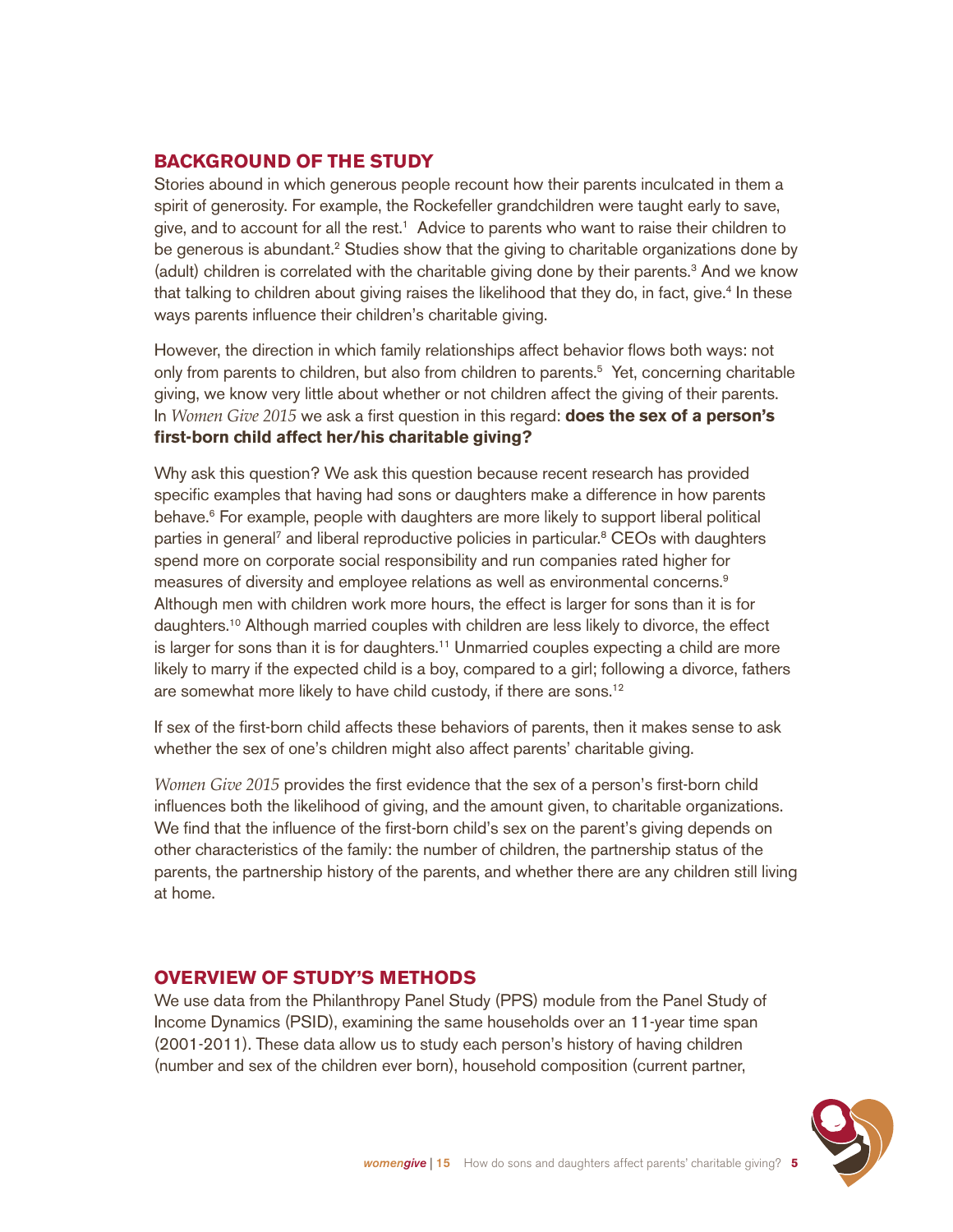and whether children are still living in the household), family transitions (the history of separations from partners and relationships begun with new partners), and socioeconomic information (e.g., income, education, age, race). The sample consists of individuals who were heads of households or partners of heads of households in at least one year during the time span, and who have (ever) had children. Our sample size for this study is 13,190 unique people, for whom we have data over multiple years for a total of  $N = 54,978$  person-year observations. We investigate giving to charitable and non-profit organizations.<sup>13</sup>

We examine the relationship between the sex of the first born child and parental charitable giving across family configurations that differ along four dimensions:

- (1) people who have had exactly one child, and people who have had two or more children;
- (2) people currently with partners, and people who are single;
- (3) people whose partner relationship is the same since the birth of their first child (i.e., people who have remained married/cohabitating with the same partner since the birth of their first child, or who have remained single), and people who have ended/begun partner relationships since the birth of their first child;
- (4) people who have children still living in their household or in college, and people whose children have moved out to form their own households.

Further methodological details are described in an appendix.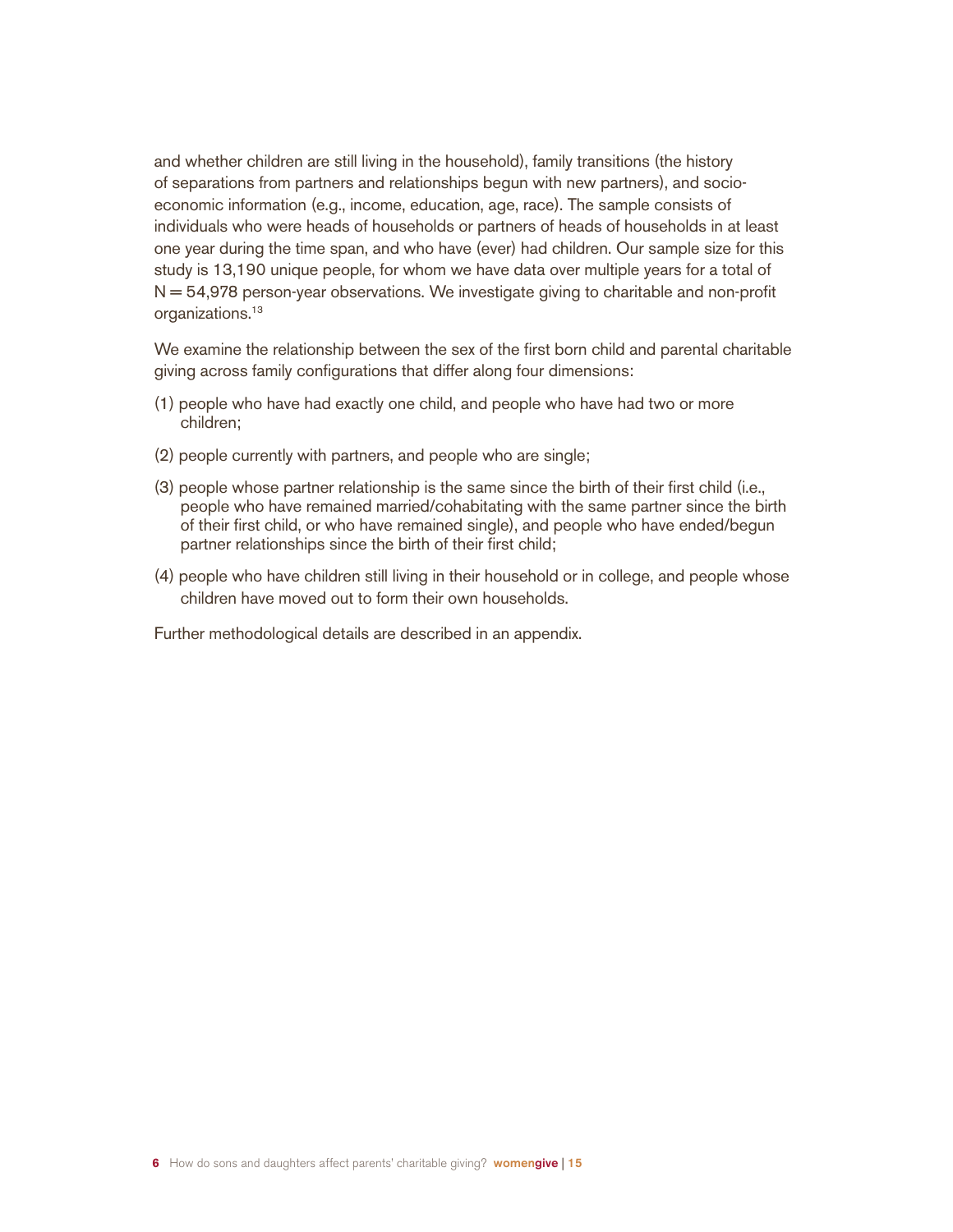#### **THE LANDSCAPE OF AMERICAN FAMILIES**

To describe the landscape of families in our study we first present simple averages of amounts given to charitable organizations by people with children. We then describe the complexity of family configurations that appear in our sample. The charts describing amounts given and family configurations include summary statistics only, and do not control for any demographic factors. Note that in the charts below the children we are talking about may be in their childhood years and living with their parents, or the children may be grown and living on their own.

**Finding 1: People who have had children give in the range of \$500 to \$750 to charitable organizations.**

**Figure 1. Average giving by people who have had exactly one child, and people who have had two or more children.**



#### **Average giving by people with children**

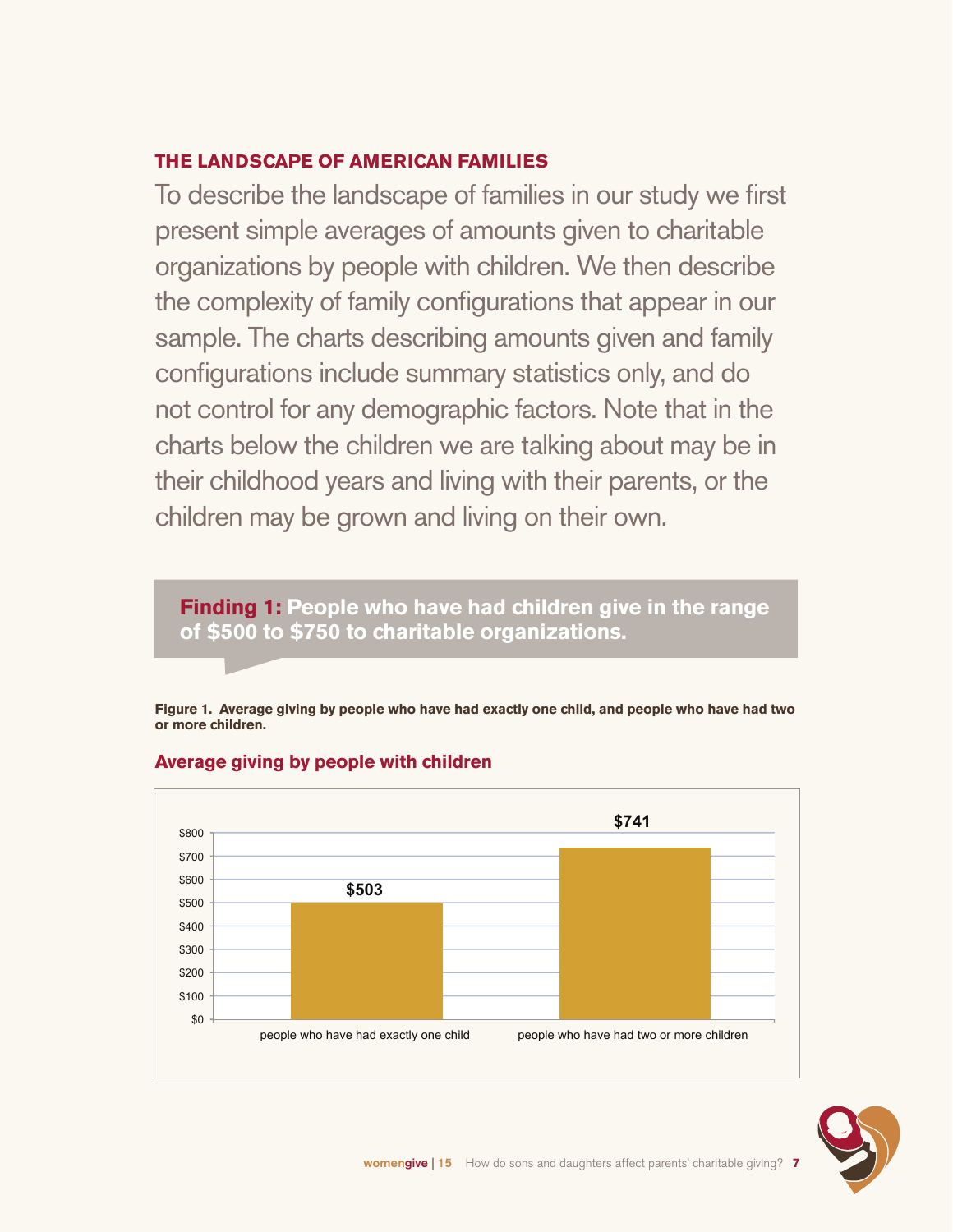Also, among people who have had exactly one child, 53% gave to charitable organizations (not shown in the figure). And among people who have had two or more children, 56% gave.

**Finding 2: The complex range of family configurations affects the ways in which the sex of the first-born child influences charitable giving.**

The two charts, Panels A and B, below describe the different family configurations in our sample, and their relative percentages.

#### **Figure 2: Complexity of family configurations.**



#### **Panel A: People who have had exactly one child (20%)**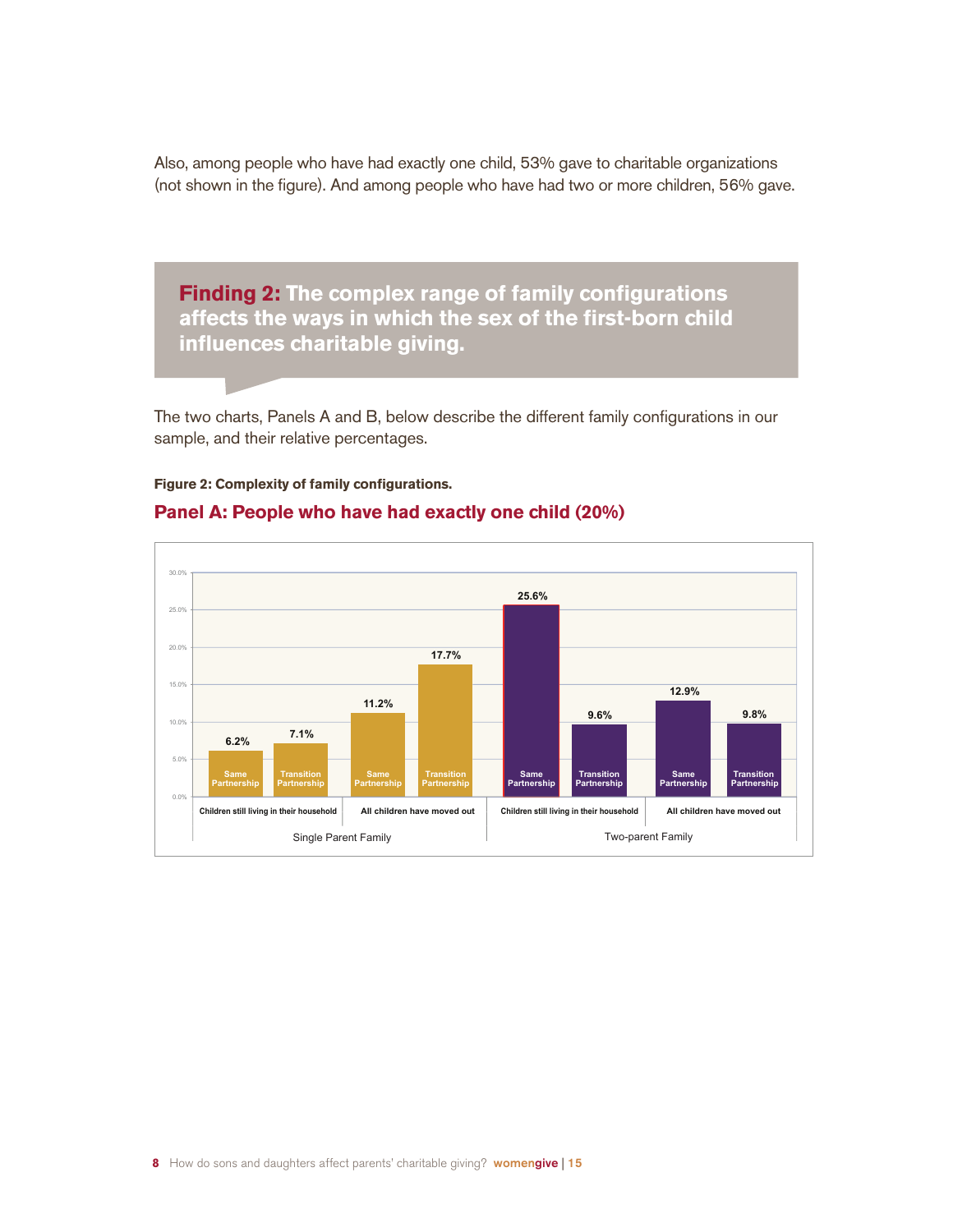

#### **Panel B: People who have had two or more children (80%)**

Among people who have had children, 20% have had exactly one child (Panel A) and 80% have had two or more children (Panel B). Among those who have had exactly one child, Panel A describes the complexity of family configurations. For example, for people who have had exactly one child, 25.6% are in two-parent family configurations in which the two parents have been together since the birth of their child (same-partnership families), and their child is still living at home.

However, among people who have had exactly one child (Panel A), there are three other twoparent family configurations

- people who have transitioned partners since the birth of their child (transition-partnership families), and their child is still living at home – 9.6%;
- people who have been together since the birth of their child (same-partnership families), and their child has moved out  $-12.9\%$ ; and
- people who have transitioned partners since the birth of their child, and their child has moved out  $-9.8\%$ .

In addition, there are four parallel single-parent family configurations that account for 42.2%  $(6.2 + 7.1 + 11.2 + 17.7)$  of all people who have had exactly one child. Panel B displays the corresponding family configurations for people who have had two or more children.

As we will see subsequently, our findings are different for people in two-parent configurations (59% of people who have ever had children) compared to people in single-parent family configurations.

Furthermore, among the people in two-parent configurations, our findings are different for those indicated by the red-outline bar in Panel A: people who have had exactly one child, are

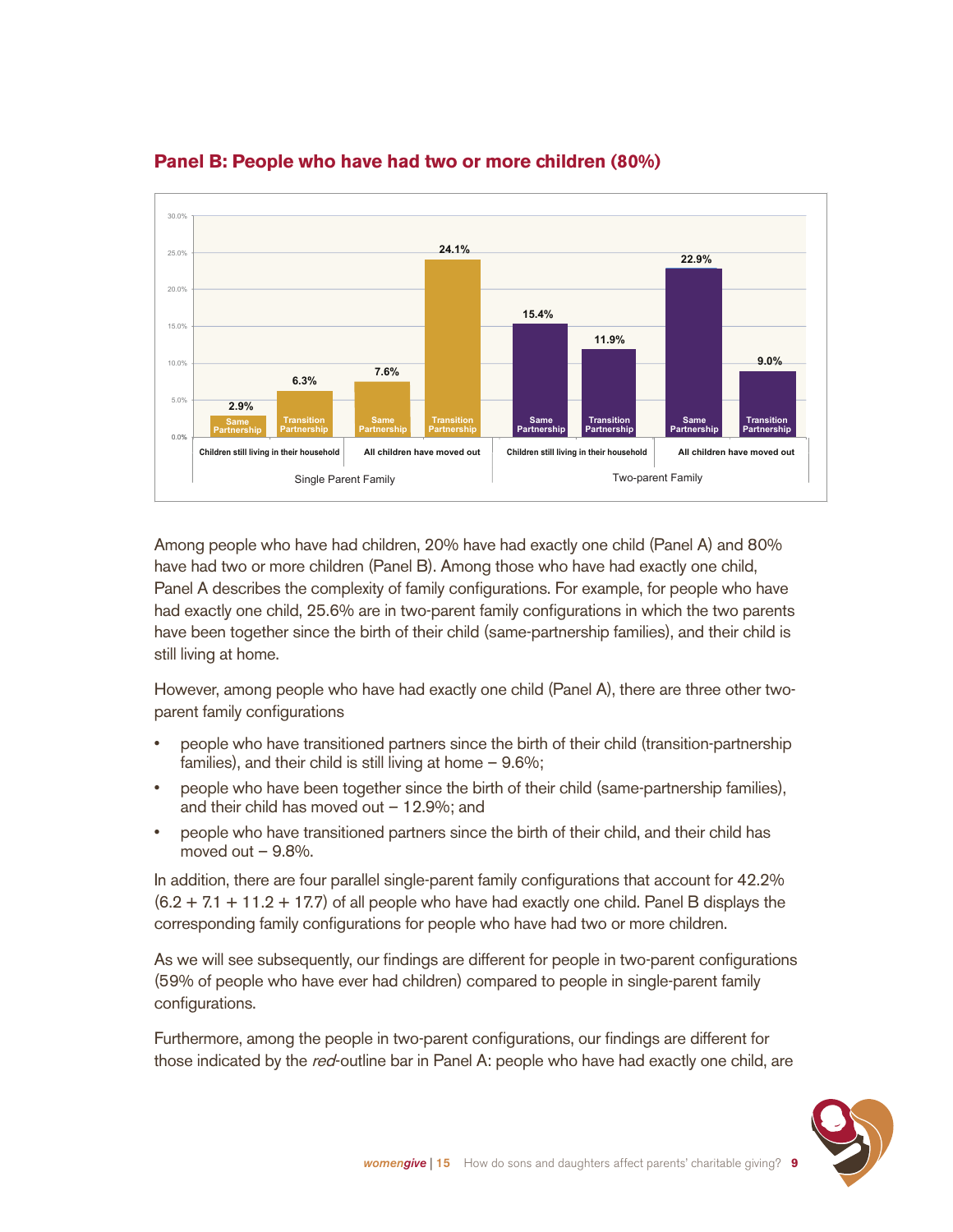in same-partnership families, and their child is still living at home. Because the result for these people stands out from the result for all other two-parent family configurations, and to ease discussion, we will refer to these people as being in the "stand-out" family configuration.<sup>14</sup>

#### **Finding 3:**

**(a) Among people who have had two or more children, those with a first-born son are more likely to give to charitable organizations and to give larger amounts.**

**(b) Among people who have had exactly one child, those with a daughter are more likely to give and to give larger amounts.** 

**Figure 3: Difference in charitable giving according to the sex of the first-born child.†**

#### **Panel A: People who have had two or more children—first-born son effect.**





**† Statistical significance for all results: \* p < .05; \*\* p < .01**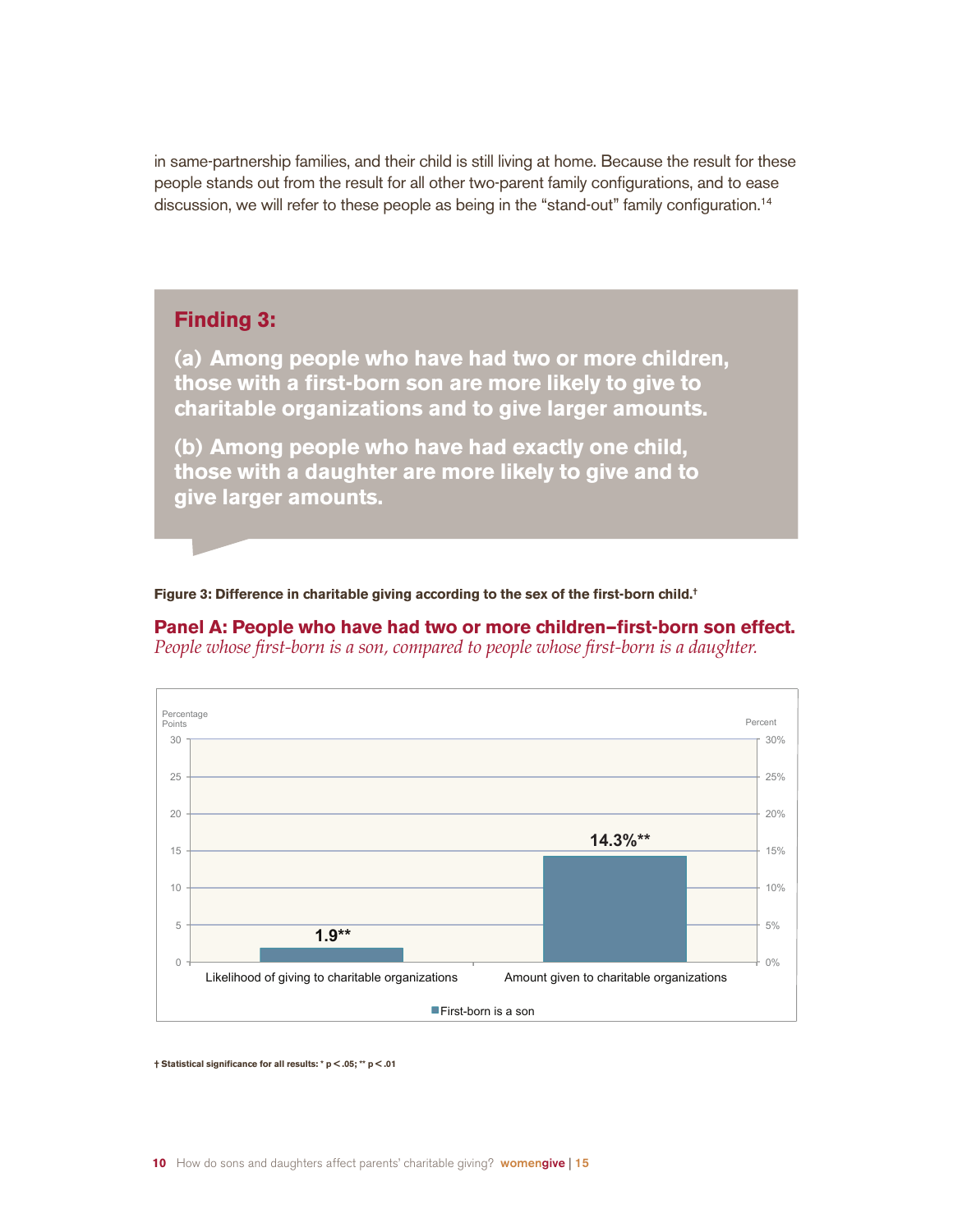



*People whose child is a daughter, compared to people whose child is a son.*

In this analysis we are investigating all families who have, or have had, children. We look at both the likelihood of giving and amount given to charitable organizations. We control for numerous family characteristics that affect giving such as income, wealth, and education (see the methodology appendix).

We find that among people who have had two or more children, those whose first-born child was a son are 1.9 percentage points more likely to give and give 14.3 percent larger amounts to charitable organizations compared to people whose first-born was a daughter. Among people who have had exactly one child, in contrast, those who have had a daughter are 2.6 percentage points more likely to give and give 20.3 percent larger amounts than people who have had a son.

To better understand the "first-born son effect" among people who have had two or more children, and the "daughter effect" among people who have had exactly one child, we investigate charitable giving and the sex of the first-born child according to the four dimensions of family configurations laid out in Finding 2.

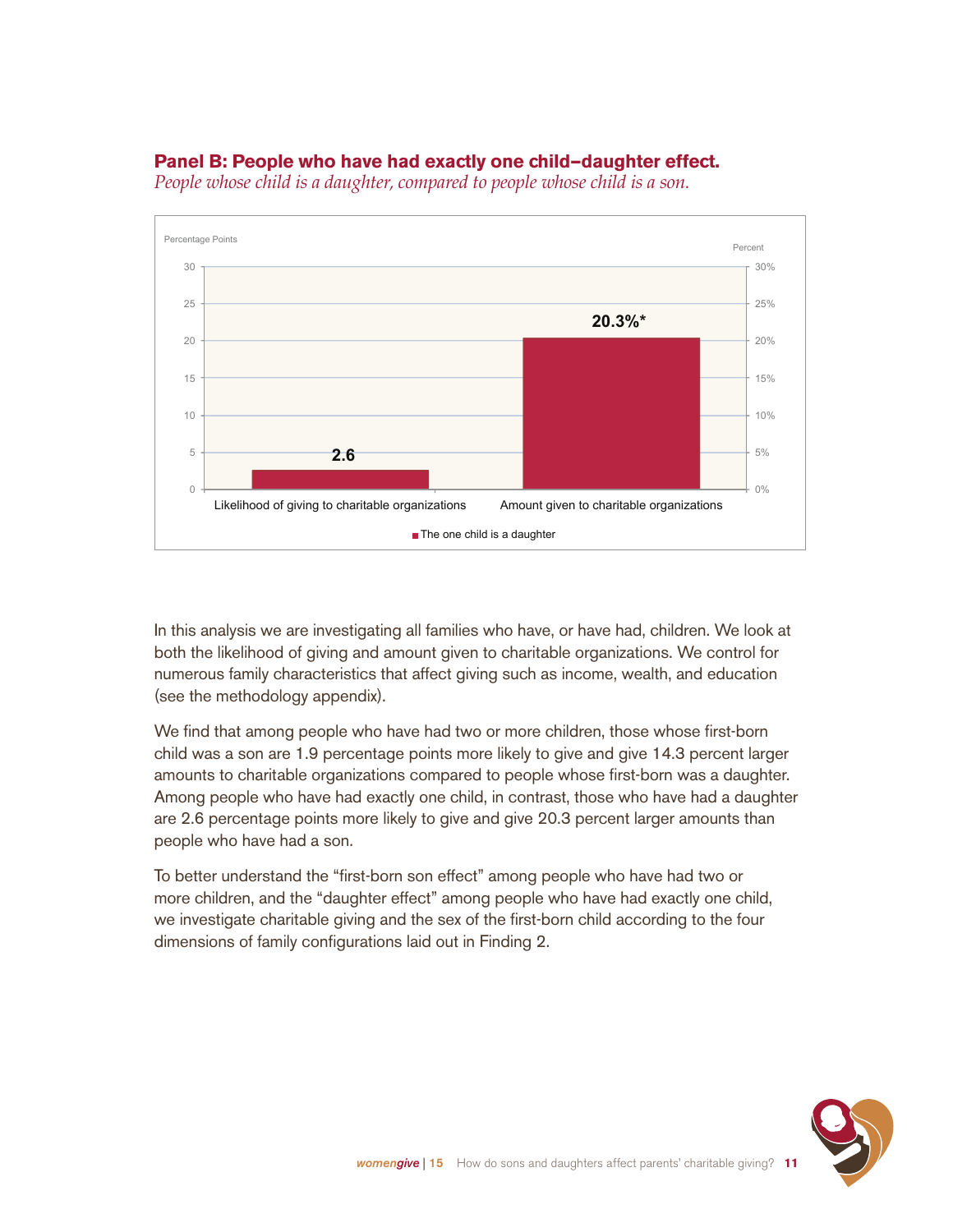#### **Finding 4:**

**(a) The first-born son effect is seen among the majority of two-parent family configurations, except for the stand-out family configuration.** 

**(b) The stand-out family configuration (two-parent, samepartnership families, who have had exactly one child, and that child is still living at home) drives the daughter effect seen in Finding 3.**

**(c) The sex of the first-born child does not affect the charitable giving of people in single-parent family configurations.**

**Figure 4: Difference in charitable giving according to the sex of the first-born child.**

#### **Panel A: Majority of people in two-parent family configurations—first-born son effect.**

*People whose first-born is a son, compared to people whose first-born is a daughter***.**

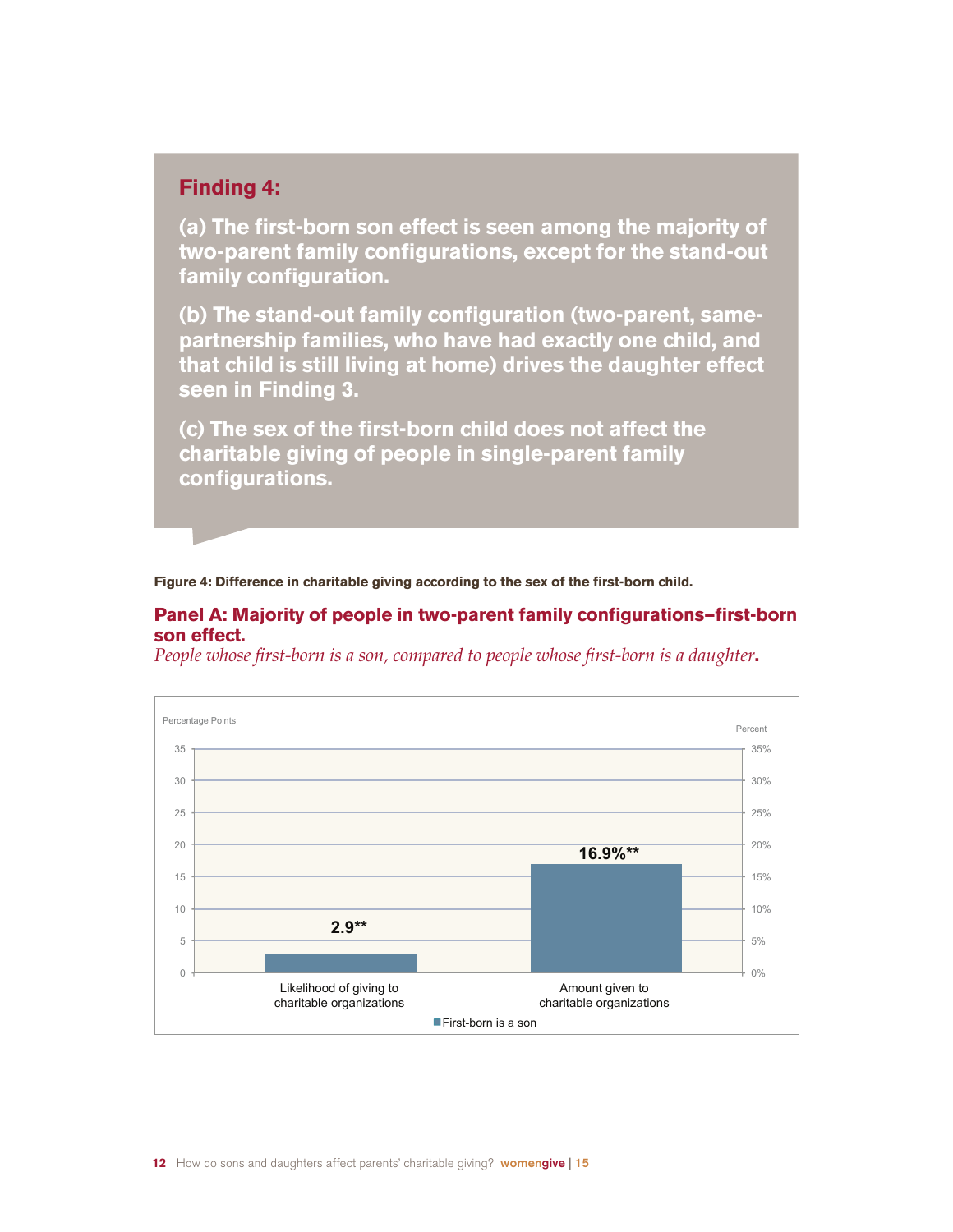

#### **Panel B: People in the stand-out family configuration—daughter effect.**

*People whose child is a daughter, compared to people whose child is a son.*

Among the seven types of two-parent family configurations shown in *purple* in Figure 2 [pps. 8-9] (91% of all two-parent families; all except the stand out configuration which is the *purple* bar outlined in *red* in Figure 2), on average those with first-born sons are 2.9 percentage points more likely to give and give 16.9 percent larger amounts to charitable organizations compared to people whose first-born child was a daughter. In contrast, among people in the stand-out family configuration (9% of all two-parent families who ever had children), those whose (one) child is a daughter are 4.3 percentage points more likely to give and give 32 percent larger amounts than those whose (one) child is a son.

Among single-parent family configurations shown in *gold* in Figure 2, there are no statistically significant differences in the charitable giving of people with first-born sons compared to people with first-born daughters.

What explains the first-born son effect on charitable giving in the majority of two-parent families? We examined several mechanisms suggested by the literature, and found that they could not explain the first-born son effect on giving.15 However, in line with this literature that suggests men are more engaged in their families when they have sons, we conjecture that this engagement also explains the first-born son effect on giving. Note that this explanation is in line with the absence of a first-born son effect in single-parent family configurations, because the large majority of single parents in our data are women, not men.<sup>16</sup>

If our conjecture is correct—that men's stronger family engagement when they have sons explains the first-born son effect on giving—then what explains the stand-out family's daughter effect?

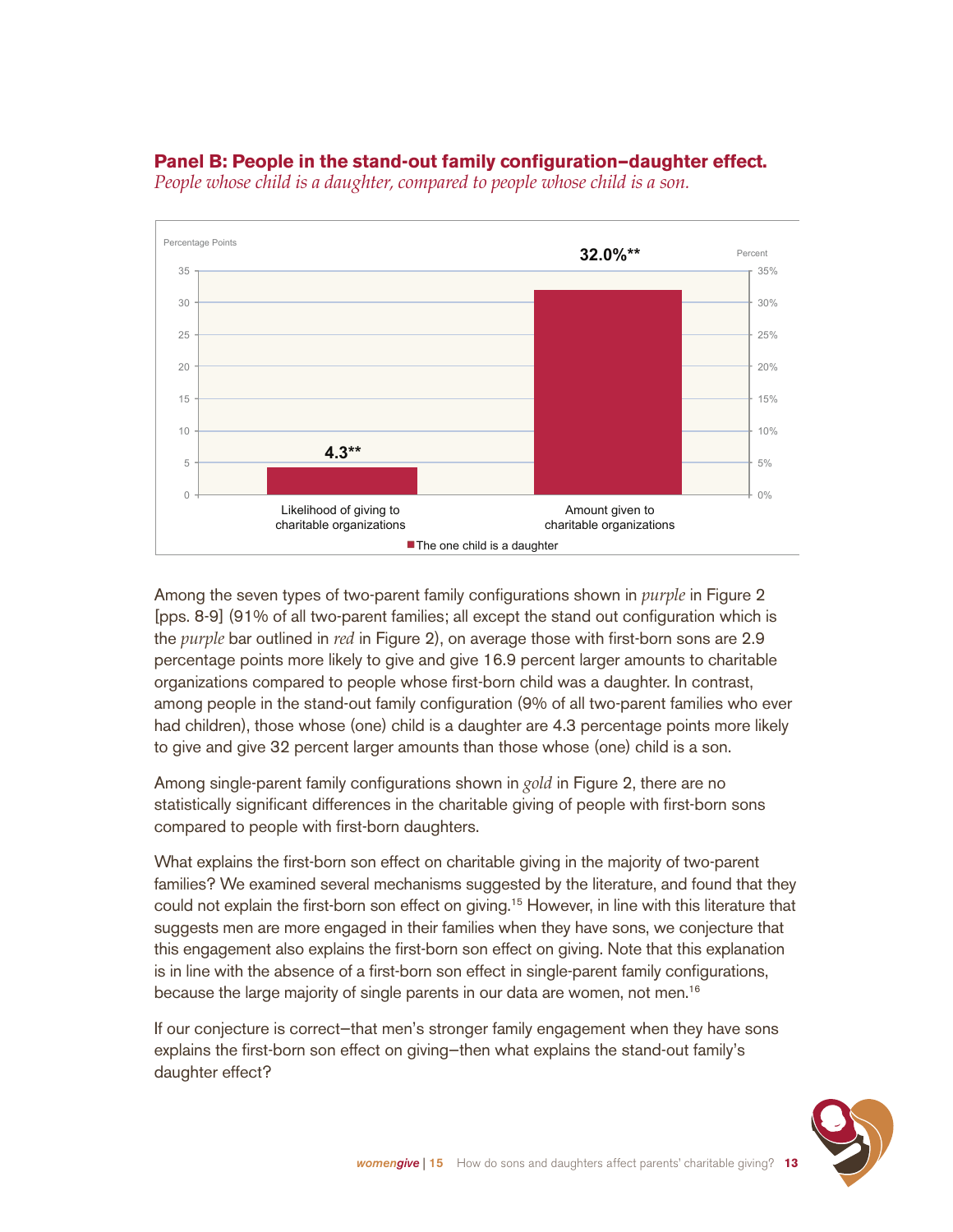#### **Finding 5:**

**(a) Mothers report stronger responsiveness to their firstborn daughters than they do to their first-born sons.**

**(b) The daughter-son difference in responsiveness to first-borns is twice as strong in the stand-out family configuration.** 

**(c) Mothers' responsiveness to their daughters in the stand-out family configuration can explain the daughtereffect on giving.**

**Figure 5: Stronger responsiveness between primary caregivers and their first-born child, if that child is a daughter in the majority of two-parent families (left bar) and in the stand-out family configuration (right bar).17**

#### **Responsiveness between mothers and their daughters**

*Stronger responsiveness to first-born daughters, compared to first-born sons.*

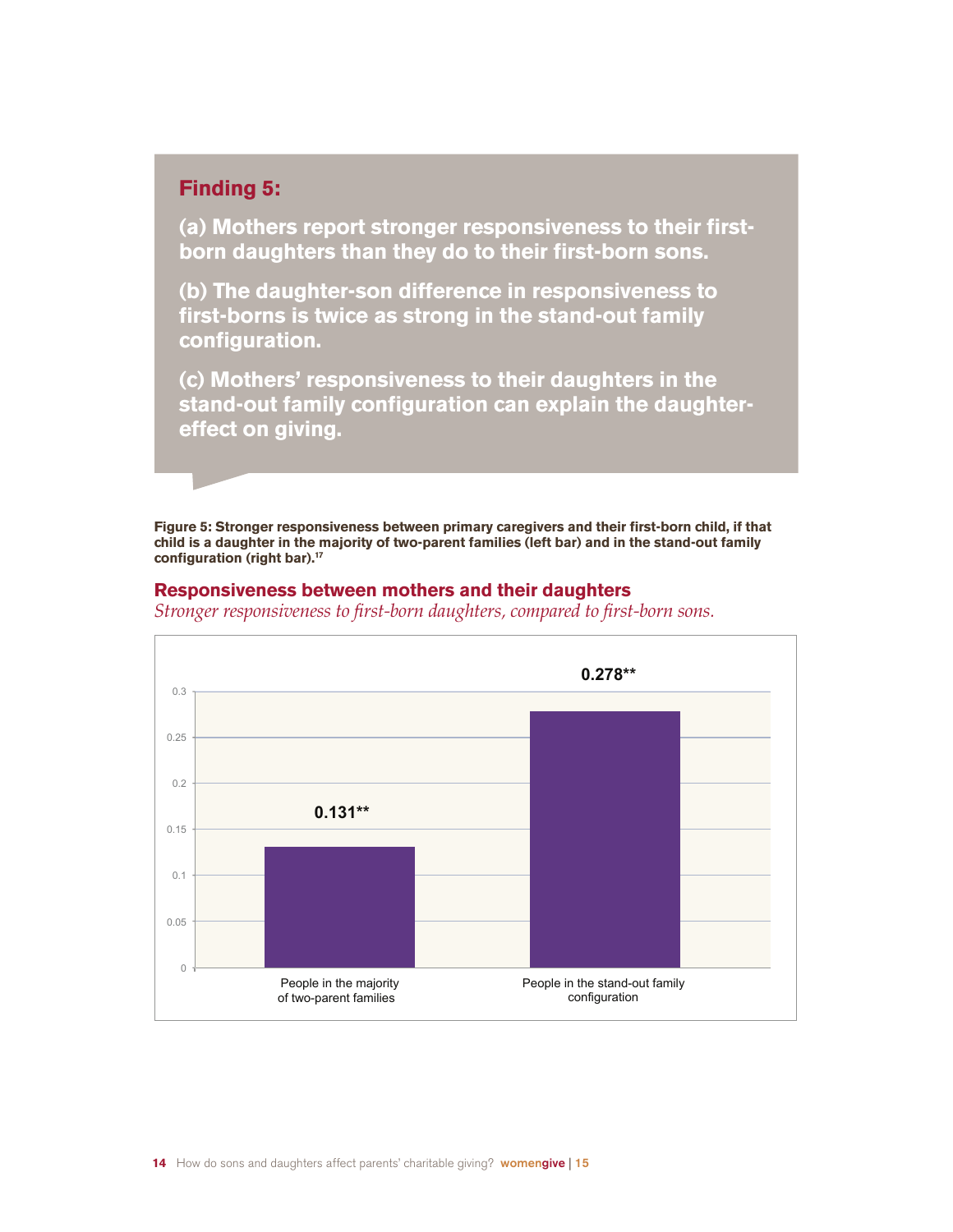In our analysis, "responsiveness" was measured by the frequency (e.g., every day, several times per week, . . ., not in the past month) a mother reports telling her child she loves her/ him, spending time with her/him doing one of the child's favorite activities, talking with her child about her/his day, etc. (see the Appendix for further details). We found that mothers report being more responsive to their first-born daughters than to their first-born sons, but as Figure 5 shows, the daughter-son difference in responsiveness was twice as strong for people in the Stand-out family configuration (.278) than in the majority of two-parent family configurations.

Importantly, mothers' responsiveness to their daughters in the stand-out family configuration can explain the daughter-effect on giving. To put this finding into context, note that there is evidence that as their children age, parents emphasize prosocial behavior more with daughters than sons.18 There also is evidence that, although both daughters and sons perceive their mothers as encouraging prosocial behavior and empathy (more than they perceive their fathers doing so), daughters perceive their mothers as encouraging prosocial behavior and empathy somewhat more so than do sons.<sup>19</sup> It is therefore reasonable to expect that mothers who feel more responsive to their daughters are more inclined to emphasize to their daughters the importance of prosocial behavior, including charitable giving. It could be that the mothers in the stand-out family configuration who are more generous to charitable organizations are the ones who report being more responsive with their only-child daughters, or that mothers' responsiveness to their daughters in the stand-out families co-develops with generosity toward charitable organizations. This latter possibility brings to mind giving circles among women who combine resources and make decisions together about which charitable organizations to support; in this interpretation the first giving circle daughters in the stand-out families experience may be with their own mothers.<sup>20</sup>

It may be that the daughter effect seen in the stand-out family configuration was not found in the other two-parent family configurations, in part, because of different parenting demands mothers experience in these other configurations, such as responsibility for second and third-born children and parenting when partnerships are in transition.

The daughter effect on giving also is not seen in the family configuration that matches the stand-out configuration on three out of four dimensions (two-parent family, exactly one child, same partner relationship since that child was born) but differs on the fourth dimension in that the daughter has moved out. That result provides additional support to our claim that the daughter effect in the stand-out family configuration can be explained by mothers' responsiveness to their daughters, because this kind of responsiveness by mothers likely is stronger when the two are living in the same house.

Regardless of whether the daughter effect in the stand-out family configuration is coincident with, or arises from, mothers' responsiveness to their daughters, we would expect to see the effect on giving that is more likely to be empathically-motivated, such as giving to organizations that help people with basic needs (compared to, say, giving to arts and culture organizations).

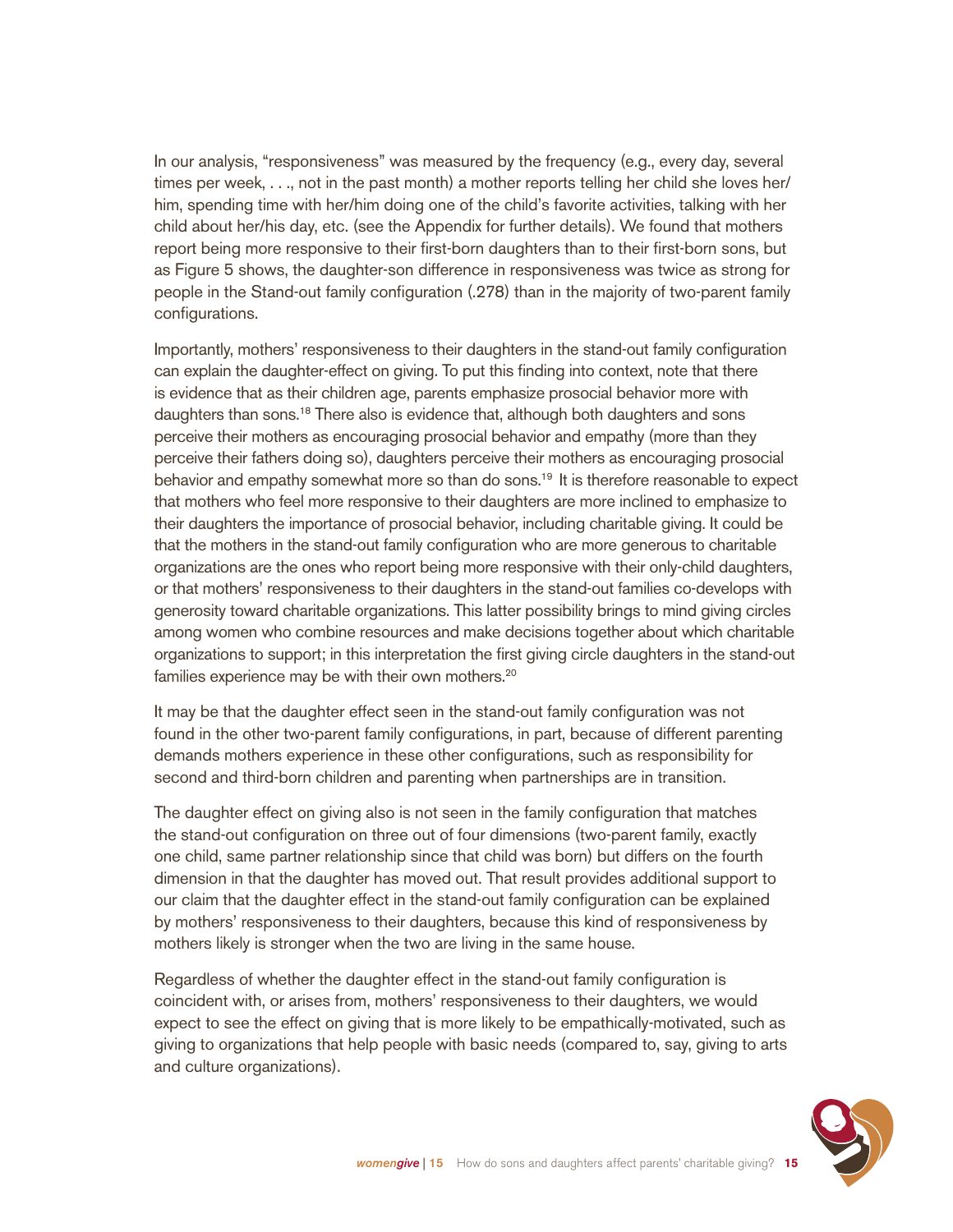Likewise, if the son effect in the other two-parent family configurations is due to men's stronger engagement, we would expect to see the effect specifically on giving to organizations that men prefer and that their sons may be involved in like sports leagues, scouting, and boys' clubs; in our data this type of giving is measured along with other youth and family services (such as girls' clubs, Big Brothers or Sisters, foster care, and family counseling).

In both cases—the daughter effect and the first-born son effect—we would expect to see effects on child-related giving, such as giving to educational institutions.

Our next finding investigates the types of charitable organizations that receive the larger amounts due to the daughter and first-born son effects.

#### **Finding 6:**

**(a) The first-born son effect seen in the majority of twoparent family configurations is mostly due to increased giving to educational institutions and youth and family services organizations.** 

**(b) The daughter effect seen in the stand-out family configuration is mostly due to increased giving to educational institutions and organizations that help people with basic needs.**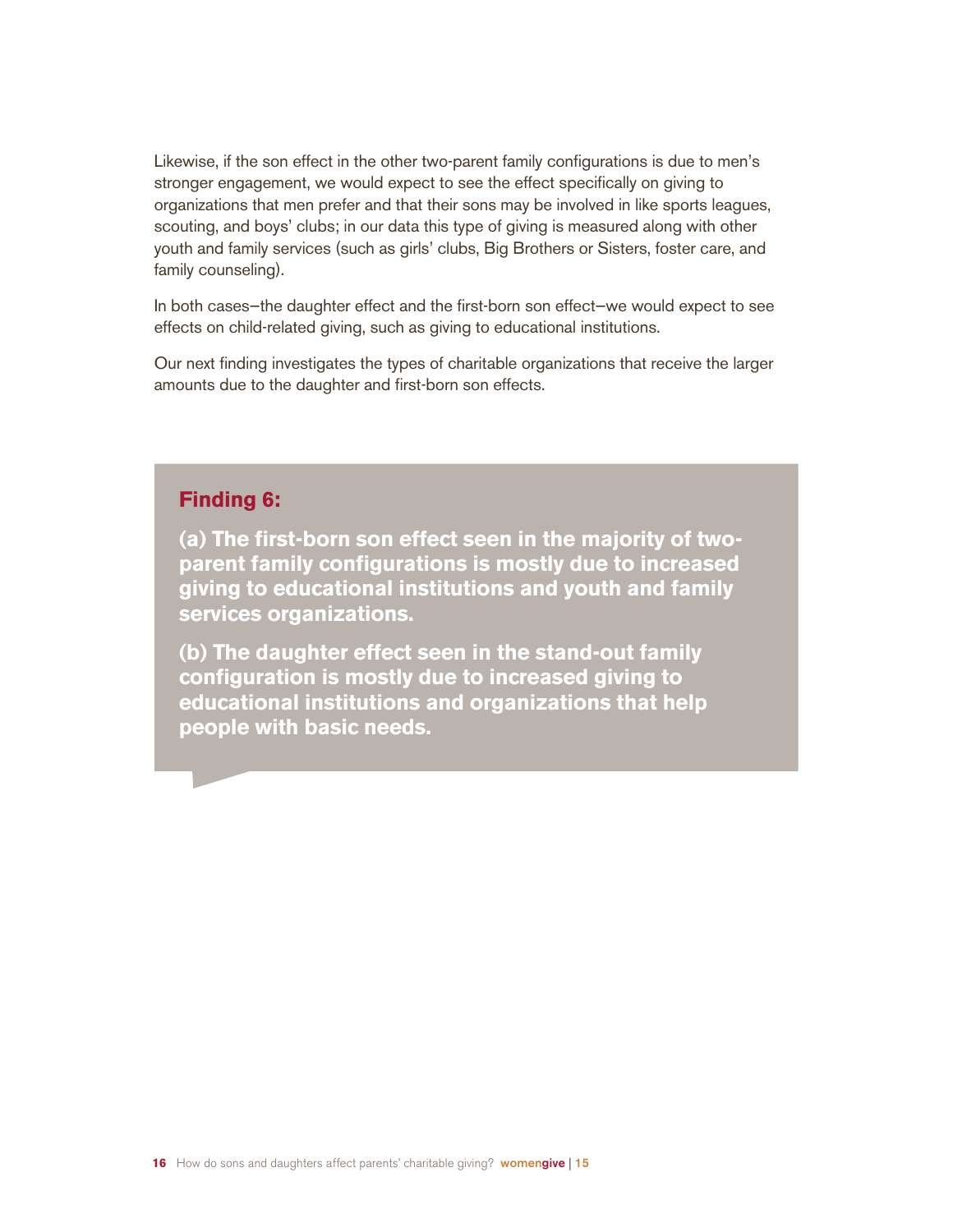**Figure 6: Difference in charitable giving to specific types of organizations according to the sex of the first-born child.**

#### **Panel A: Majority of people in two-parent family configurations—firstborn son effect on giving to educational institutions and youth and family services organizations.**

*People whose first-born is a son, compared to people whose first-born is a daughter.*



#### **Panel B: People in the stand-out family configuration—daughter effect on giving to educational institutions and basic needs organizations.**



*People whose child is a daughter, compared to people whose child is a son.*

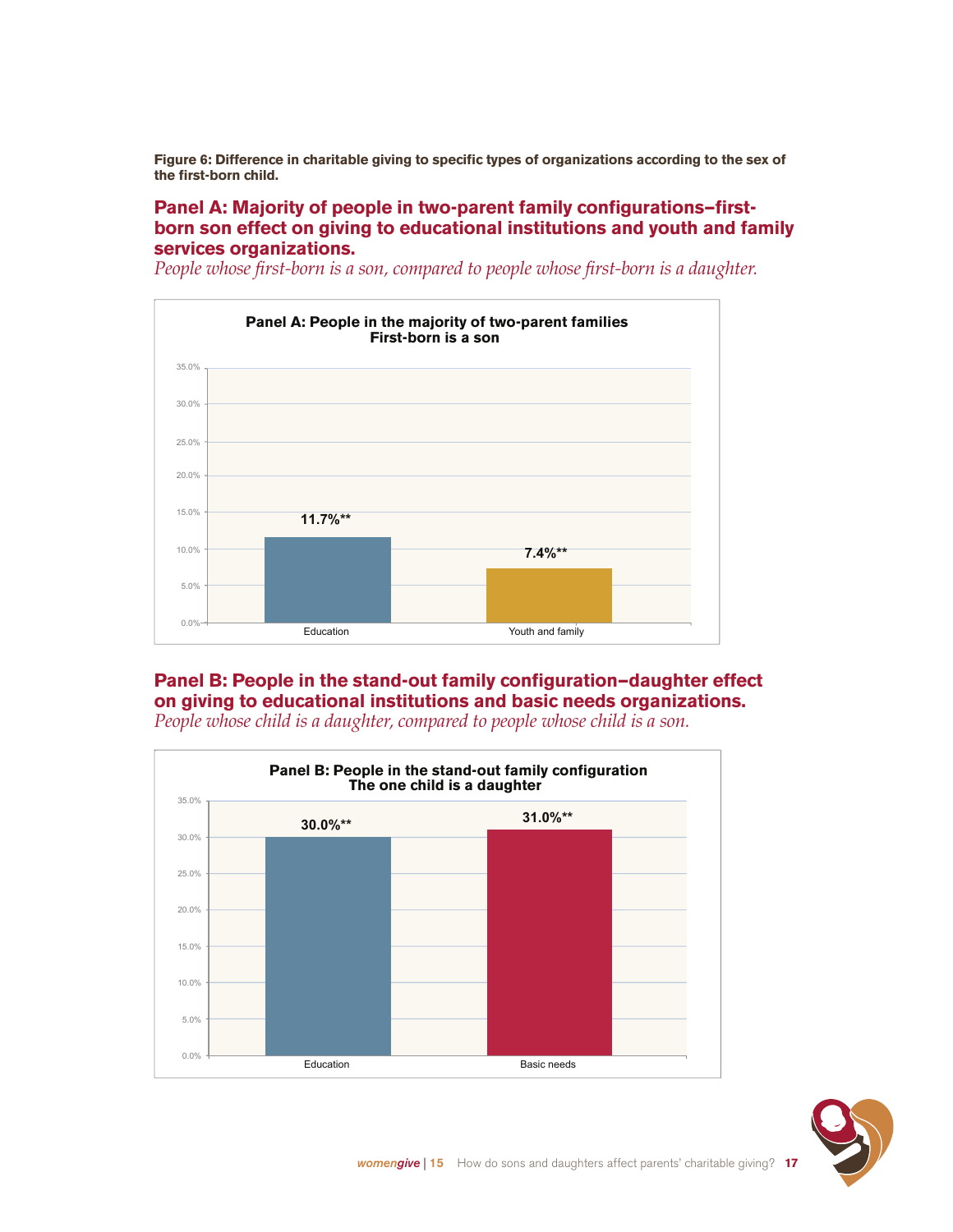Among the majority of two-parent family configurations, on average those with first-born sons give 11.7 percent larger amounts to educational institutions and 7.4 percent larger amounts to youth and family services organizations (Panel A), compared to people whose first-born child was a daughter.

Among people in the stand-out family configuration, those whose (one) child is a daughter give 30 percent larger amounts to educational institutions and 31 percent larger amounts to organizations that help people with basic needs (Panel B), compared to people whose (one) child is a son.

These results are in line with our arguments above about the first-born son effect being due to men's stronger engagement and men's preferences for giving to organization like sports leagues; about the daughter effect being due to mothers' responsiveness to their daughter and women's preferences for giving to basic needs organizations, and about both the first-born son effect and daughter effect influencing child-related giving, such as giving to educational institutions.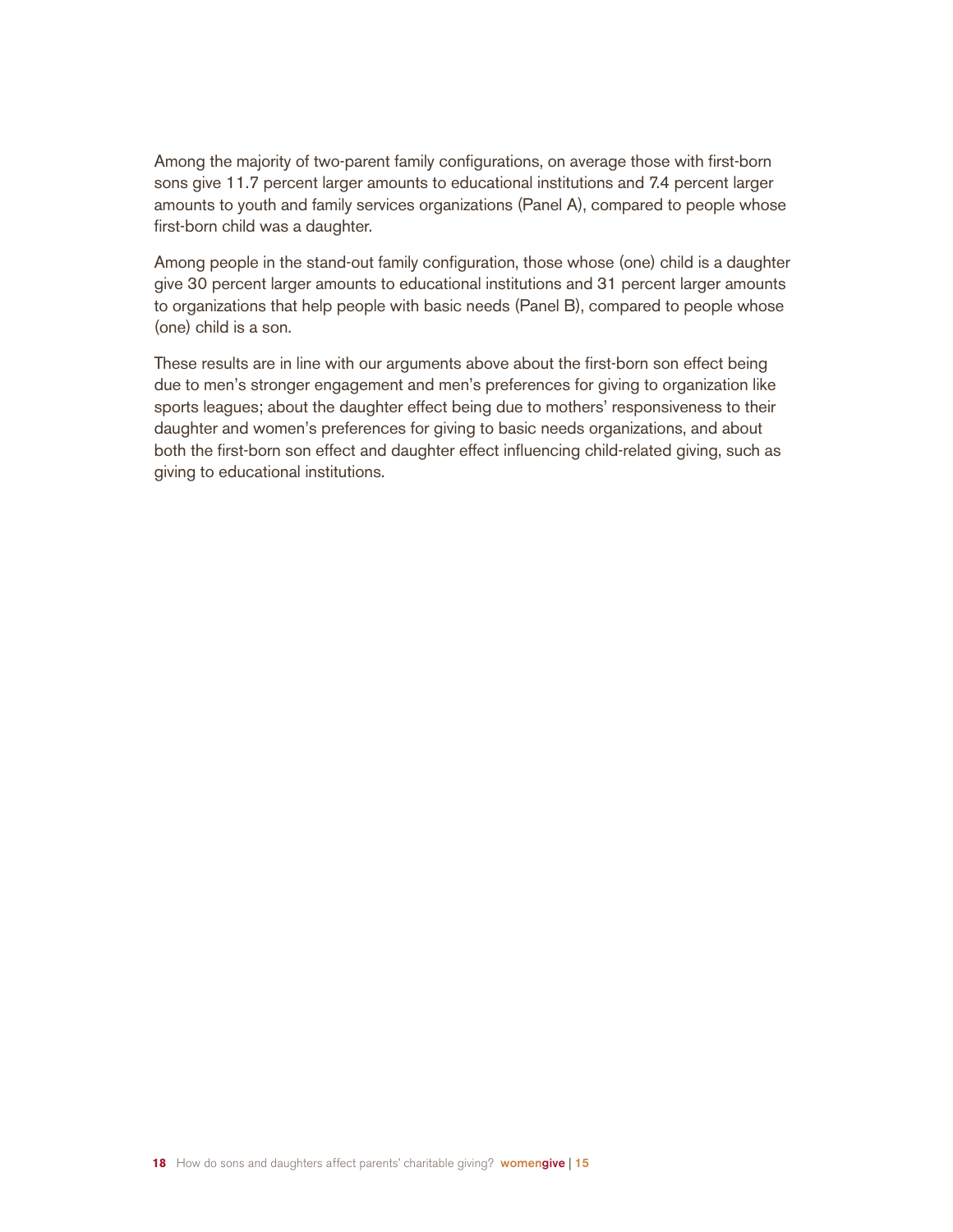#### **SIGNIFICANCE OF THE STUDY**

*Women Give 2015* has discovered a previously unknown determinant of charitable giving: the sex of one's first-born child. In reflecting more broadly about how one learns to be generous, this study shifts the framework of our thinking from the current focus on "parents influencing the development of their children's generosity" to also include "children affecting their parent's generosity."

Future research should continue to investigate charitable giving in the context of relationships within the family. Future research must also recognize that the complexity of family configurations must be taken into consideration to understand the ways in which the family influences charitable giving.

The more we understand how one learns to be generous, the better able we are to craft education and interventions to encourage more generosity. In line with previous research about prosocial behaviors, Findings 5 and 6 of this study show that the parent-son/parentdaughter relationships affect charitable giving differently. Parents who wish to inculcate in their children values of generosity and caring for others may wish to be more intentional in encouraging prosocial and empathic behavior in children of both sexes.

Parents should consider a relationship-oriented approach to charitable giving. Instead of thinking about giving as something they teach their children how to do in a "me-to-them" fashion, parents should re-imagine giving as an integral part of the relationships they are building with their children.

Recognizing from this study that children affect their parent's generosity, nonprofits may wish to adopt more family-oriented approaches in reaching out to people, moving beyond reaching out to them as individuals to understanding that their giving arises within contexts of relationships they have with their children. Nonprofits may wish to develop strategies to engage the whole family as appropriate. Creating a life-long interest in the mission will encourage donor loyalty from one generation to the next.

#### **THE WOMEN GIVE RESEARCH SERIES**

*Women Give 2015* is the sixth in a series of signature research reports conducted at the Women's Philanthropy Institute that focus on gender differences in giving to charitable organizations. Previous reports have examined differences between adult male- and female-headed households, looking at gender differences in charitable giving across income levels, marital status, age/generation, and types or charitable organizations receiving the giving. *Women Give 2013* assessed whether the gender differences observed in adult charitable giving begin to emerge at younger ages. *Women Give 2014* investigated the nexus of religiosity, gender, and giving. These reports increase our understanding about how gender influences philanthropy. The *Women Give* reports are available at: https:// philanthropy.iupui.edu/institutes/womens-philanthropy-institute/research/women-give.html

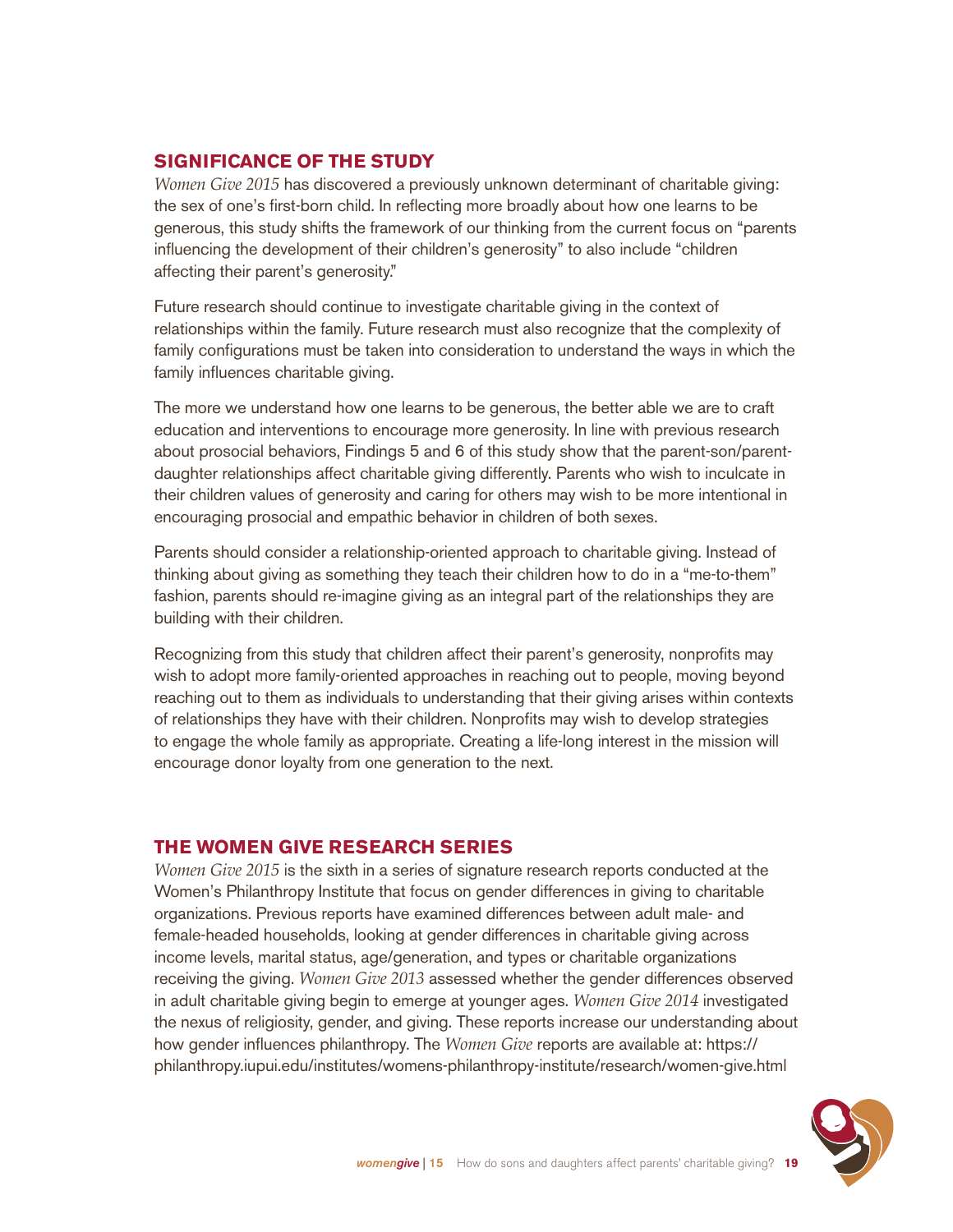#### **APPENDIX**

#### **METHODOLOGY**

#### **The data**

The sample for this report is drawn from the Philanthropy Panel Study (PPS), the generosity module of the Panel Study of Income Dynamics (PSID). As part of the PSID, the PPS tracks the same families' charitable giving biennially. To collect these data the Indiana University Lilly Family School of Philanthropy partners with the University of Michigan's Institute for Social Research which directs the PSID. For the present study we use six waves of the PPS: 2001, 2003, 2005, 2007, 2009, and 2011.

#### **The sample**

The sample for the present study consists of individuals who were heads of households or partners of heads of households in at least one wave of the sample, and who (ever) had children. The birth history of each individual was obtained by matching the PSID core files to the Childbirth and Adoption History file. We did not include in our analysis individuals with missing birth histories or key control variables. The sample size for this study is 13,190 unique people, for whom we have data over multiple years for a total of  $N = 54,978$  person-year observations.

PSID family-level weights were used in all summary statistics and regressions.

#### **MEASUREMENT OF CHARITABLE GIVING**

Giving to charitable and nonprofit organizations was measured as gifts of money, assets, and property/goods to organizations whose primary purposes are:

- to help people in need of food, shelter, or other basic necessities
- to provide health care or conduct medical research (e.g., hospitals, cancer charities, telethons)
- to deliver education (e.g., schools, colleges, PTAs, libraries)
- to provide youth and family services (e.g., scouting, boys' and girls' clubs, sports leagues, Big Brothers or Sisters, foster care, family counseling)
- • to promote arts and culture (e.g., museums, theatre, public broadcasting)
- to improve neighborhoods and communities (e.g., community associations, service clubs)
- to preserve the environment (e.g., conservation, animal protection, parks)
- to provide international aid (e.g., international children's funds, disaster relief, human rights)
- a combination of these purposes, like the United Way.

All giving amounts are adjusted to 2011 US dollars based on the Consumer Price Index available at Bureau of Labor Statistics.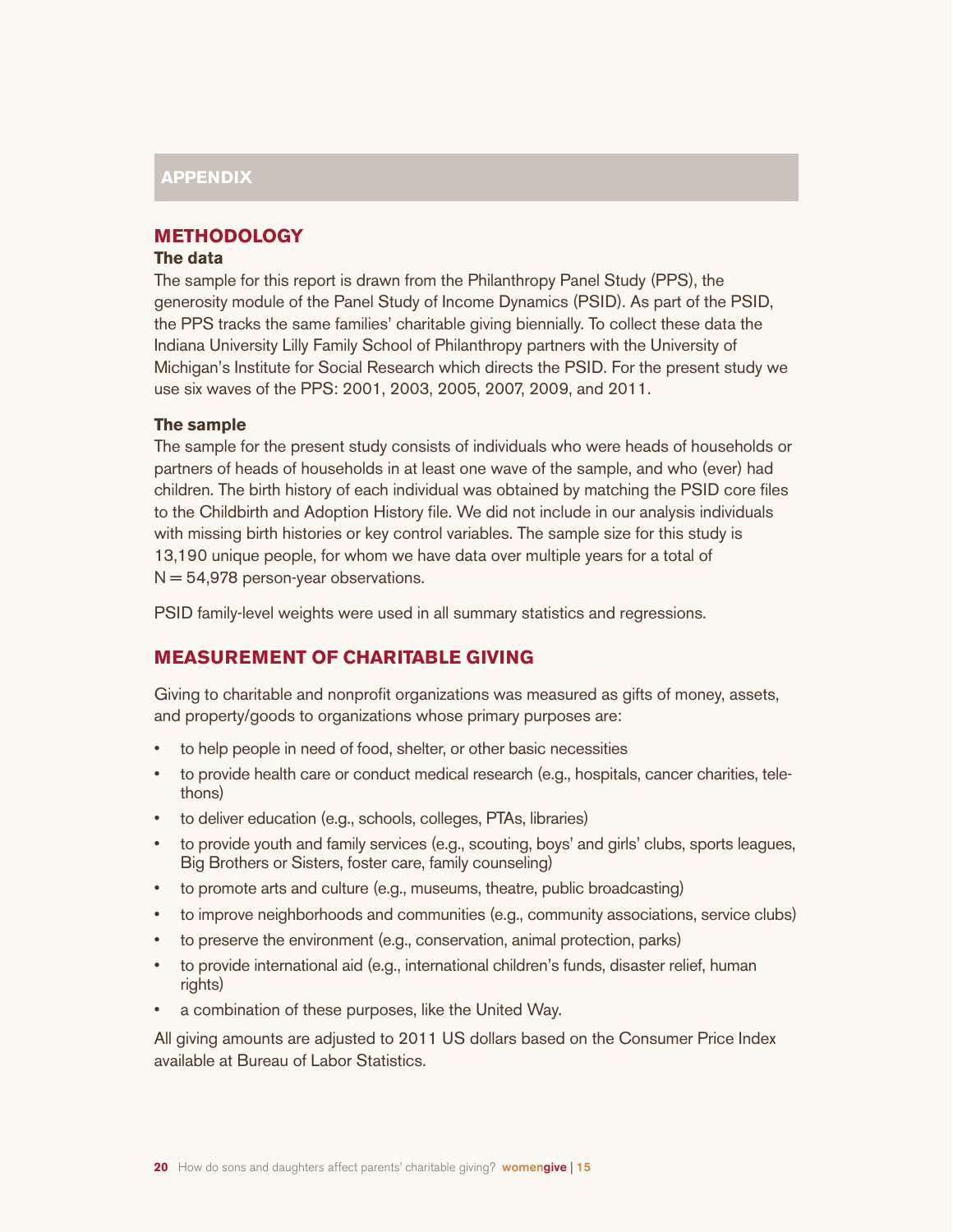#### **Main Independent variable: Sex of first born child**

The birth order and sex of children were obtained from the PSID's Childbirth and Adoption History file. Only birth children are retained to determine the birth order.

#### **Other control variables used in all regressions**

In all regressions we used statistical controls for the following characteristics:

- Age and square of age of individuals;
- Whether individual is legally married;
- Number of children (including birth children and/or adopted and foster children) in household;
- Age of youngest child in household;
- Race dummy variables;
- Whether living in the south;
- Whether living in a big metropolitan area;
- Religious preference dummy variables: Catholic, Protestant, Other, None;
- Education dummy variables: high school, college;
- Whether employed;
- Whether retired;
- Log of real household income;
- Log of real household wealth, excluding housing value;
- Year dummy variables.

#### **STATISTICAL METHODS**

For the results about whether or not people give to charitable organizations we used marginal effects calculated from Probit models. For results about the amounts given we used least squares regressions. Standard errors in all regressions were clustered at both the individual and family levels.

#### **Findings 1 and 2**

Findings 1 and 2 are summary statistics without controlling for other characteristics of people that also influence their giving.

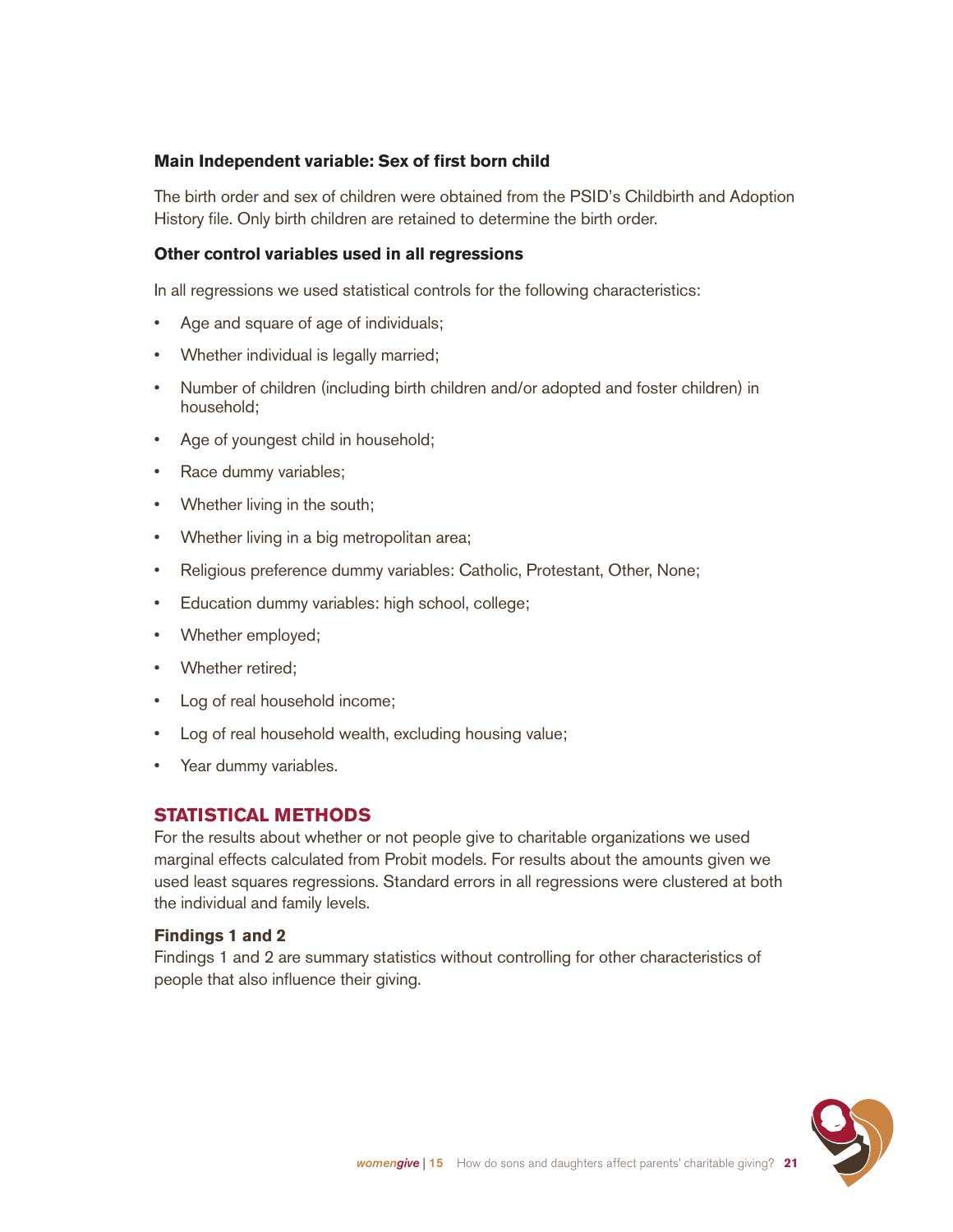#### **Explanation of Finding 5 Construction of the responsiveness variable**

The variable we are calling "responsiveness" is the "parental warmth" scale in the Child Development Supplement (CDS) of the PSID. The original scale was devised by Child Trends for their "JOBS Child Outcomes Study." For Finding 5 it was necessary to use a smaller sample because people also had to be included in the CDS for us to be able to measure mother-child responsiveness  $(N = 2.091)$ .

Primary caregivers were asked seven questions about responsiveness to her/his child. These questions were:

About how often in the past month have you . . .

- a. Told [Child NAME] that you love him/her?
- b. Spent time with [Child NAME] doing one of his/her favorite activities?
- c. Talked with [Child NAME] about things he/she is especially interested in?
- d. Told [Child NAME] you appreciated something he/she did?
- e. Talked with [Child NAME] about (his/her)relationships, like (his/her) relationships with friends?
- f. Talked with [Child NAME] about current events, like things going on in the news?
- g. Talked with [Child NAME] about (his/her) day?

For each question, the primary caregiver could choose one answer from among:

- 1. Not In The Past Month
- 2. 1 or 2 Times In The Past Month
- 3. About Once A Week
- 4. Several Times A Week
- 5. Every Day

To form the responsiveness measure we averaged the primary caregivers' responses to the seven questions, and standardized the measure so that it has a standard deviation of one.

Hence, the primary caregivers (recall, 94% are mothers) in the stand-out family configuration reported 0.278 of a standard deviation higher responsiveness to their firstborn daughters compared to their first-born sons. The mothers in all other two-parent families reported 0.131 of a standard deviation higher responsiveness to their first-born daughters compared to their first-born sons. Both results were obtained while controlling for the same set of covariates used in Findings 3, 4, and 6.

In the text we stated that mother-daughter responsiveness can explain the daughter-effect on giving in the stand-out family configuration. What we mean is this: when we control for mother-child responsiveness in the stand-out families, the daughter-effect on giving disappeared.

In contrast, controlling for mother-child responsiveness in the majority of two-parent family configurations did not eliminate the first-born son effect.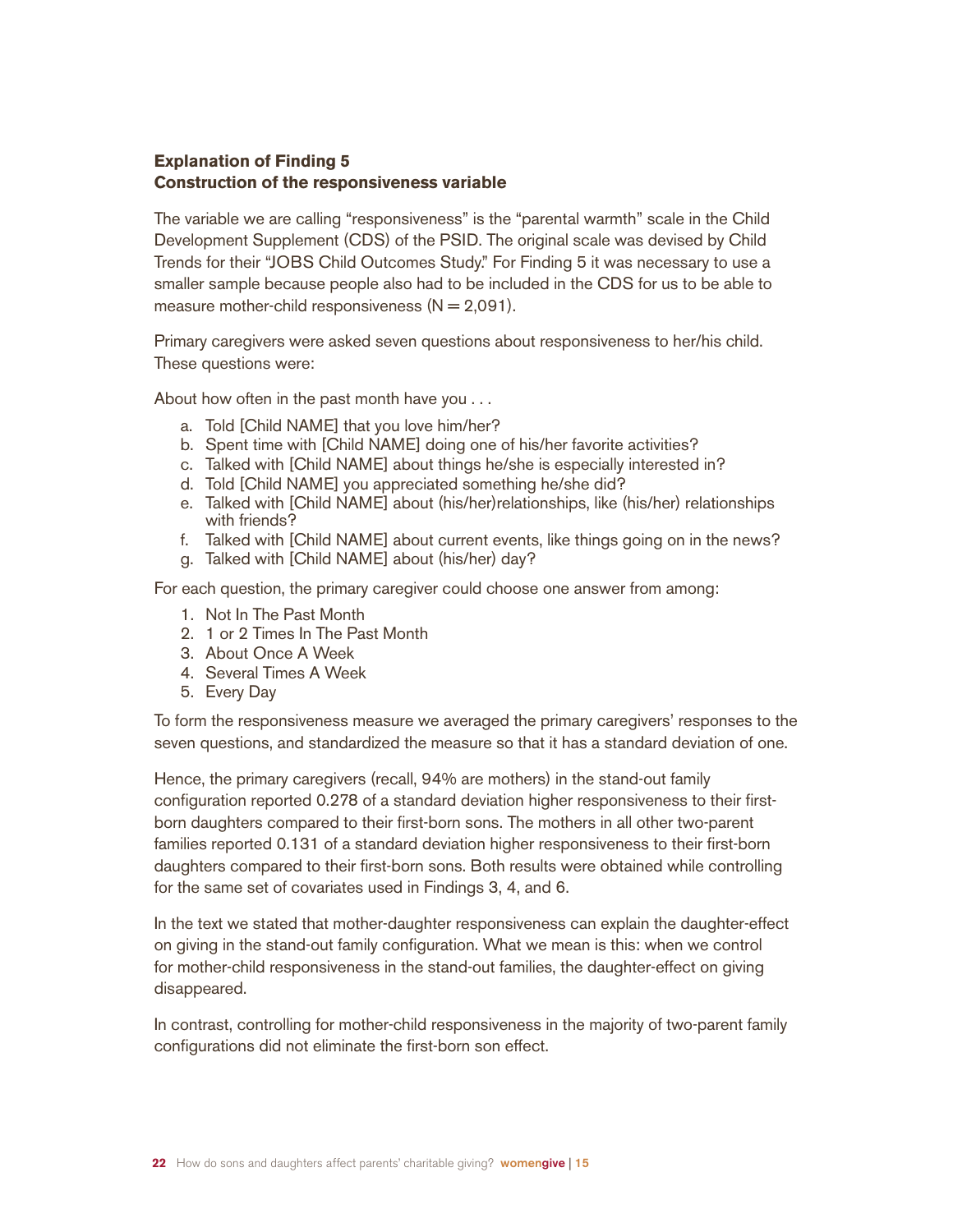#### **ENDNOTES**

<sup>1</sup> Strid, E. (2013). The Rockefeller Rules. Valuables. 6. Concentus Wealth Advisors. Retrieved from http://concentuswealth. com/wp-content/uploads/Valuables-vol6-Rockefeller-Rules.pdf.

<sup>2</sup> See for example, Gallo, E. & Gallo, J. (2001). *Silver Spoon Kids: How Successful Parents Raise Responsible Children*. New York: Contemporary Books and Weisman, C. (2006). *Raising Charitable Children*. St. Louis, MO: F. E. Robbins and Sons Press.

3 Wilhelm, M. O., Brown, E., Rooney, P. M. & Steinberg, R. (2008). The Intergenerational Transmission of Generosity. *Journal of Public Economics*, 92(10-11), 2146-2156.

<sup>4</sup> Ottoni-Wilhelm, M., Zhang, Y., Estell, D.B., & Perdue, N.H. (2014). Raising Charitable Children: The Effects of Verbal Socialization and Role-modeling on Children's Giving. Mimeo, Indianapolis, IN: IUPUI; Women's Philanthropy Institute. (2013). New research on charitable giving by girls and boys (Women Give 2013). Retrieved from https://scholarworks.iupui. edu/bitstream/handle/1805/6340/women\_give\_2013-final9-12-2013.pdf?sequence=1&isAllowed=y

5 See Paschall, K. W. and Mastergeorge, A. M. (2015). A review of 25 years of research in bidirectionality in parent–child relationships: An examination of methodological approaches. *International Journal of Behavioral Development,* 1-10.

6 Lundberg, S., and Rose, E. (2002). "The Effects of Sons and Daughters on Men's Labor Supply and Wages." *Review of Economics and Statistics, 84*(2): 251–68; Raley, S. & Bianchi, S. (2006). Sons, Daughters, and Family Processes: Does Gender of Children Matter? *Annual Review of Sociology, 32*, 401-421.

<sup>7</sup> Oswald, A. J., & Powdthavee, N. (2010). Daughters and Left-Wing Voting. *The Review of Economics and Statistics, 92*(2), 213–27.

<sup>8</sup> Washington, E. L. (2008). Female Socialization: How Daughters Affect Their Legislator Fathers' Voting on Women's Issues. *American Economic Review, 98*(1). 311-332.

<sup>9</sup> Cronqvist, H. and Yu, F. (2015). Shaped by Their Daughters: Executives, Female Socialization, and Corporate Social Responsibility. Draft (June 15, 2015). Retrieved from: http://ssrn.com/abstract=2618358.

<sup>10</sup> See Lundberg, S., and Rose, E. (2002).

<sup>11</sup> Morgan, S. Philip, D.N. Lye, and. Condran, G. A. (1988). Sons, Daughters, and the Risk of Marital Disruption. *American Journal of Sociology, 94*(1), 110–29; Dahl, G.B., & Moretti, E. (2008). The Demand for Sons. R*eview of Economic Studies, 75*, 1085-1120.

<sup>12</sup> See Dahl & Moretti.

<sup>13</sup> We investigated giving to religious congregations separately because its determinants are known to be different from the determinants of giving to charitable organizations (Brown, E., Einolf, C.J., and Ottoni-Wilhelm, M. (2015). Giving in the United States: Generous philanthropy in a classic liberal regime. In P. Wiepking and F. Handy (Eds.), *The Palgrave handbook of global philanthropy* (pp 44.63). New York: Palgrave Macmillan. We found that giving to religious congregations was not affected by the sex of first-born children.

<sup>14</sup> As just discussed, the people in the stand-out configuration are the 25.6% of all the people who have had exactly one child. Also, they are 9% of all people in two-parent families who have had children (the eight blue bars in Panels A and B), and 5.2% of all people who have ever had children (all 16 bars in Panels A and B).

<sup>15</sup> For example, because there is evidence that men with first-born sons work more hours (Lundberg & Rose, 2002), we checked whether that might explain the first-born son effect on charitable giving—but this is not the case. See Han, Xiao. 2015. "The effect of first-born sons and daughters on charitable giving." Mimeo, Indianapolis, IN: Department of Economics, IUPUI. for detailed discussion of these checks.

<sup>16</sup> Of all singles in our data with children ever born (i.e., including people whose children have all moved out), 76% are women. If we restrict attention to single-parent families with children still in the household, 91% are headed by women.

<sup>17</sup> Because the overwhelming majority of children's primary care-givers in our data are mothers (94%) we use "mother" instead of "primary care-giver" to ease discussion. Six percent of primary care givers in our data are grandmothers, fathers, aunts, uncles, etc.

<sup>18</sup> Power, T. G. and Shanks, J. A. (1989). Parents as socializers: Maternal and paternal views. *Journal of Youth and Adolescence, 18*(2), 203-220.

<sup>19</sup> McDevitt, T.M., Lennon, R., and Kopriva, R.J. (1991). Adolescents' perceptions of mothers' and fathers' prosocial reactions and empathic responses. *Youth & Society, 22*(3), 387-409. For a comprehensive review of the literature on children's prosocial behavior, see Eisenberg, N., Morris, A.S., McDaniel, B., & Spinrad, T.L. (2009). Moral cognitions and prosocial responding in adolescence. In R.M. Lerner & L. Steinberg (Eds.) (3rd ed.). *Individual basis of adolescent development: Vol. 1. Handbook of adolescent psychology* (pp. 229-265). Hoboken, NJ: John Wiley & Sons.

<sup>20</sup> Nationally, the majority of participants in giving circles are women (81%; see Bearman, J.E. (2007). *More giving together. The growth and impact of giving circles and shared giving.* Washington, DC: Forum of Regional Associations of Grantmakers. https://www.givingforum.org/sites/default/files/resources/More%20Giving%20Together%20-%20The%2 Growth%20 and%20Impact%20of%20Giving%20Circles%20and%20Shared%20Giving.PDF